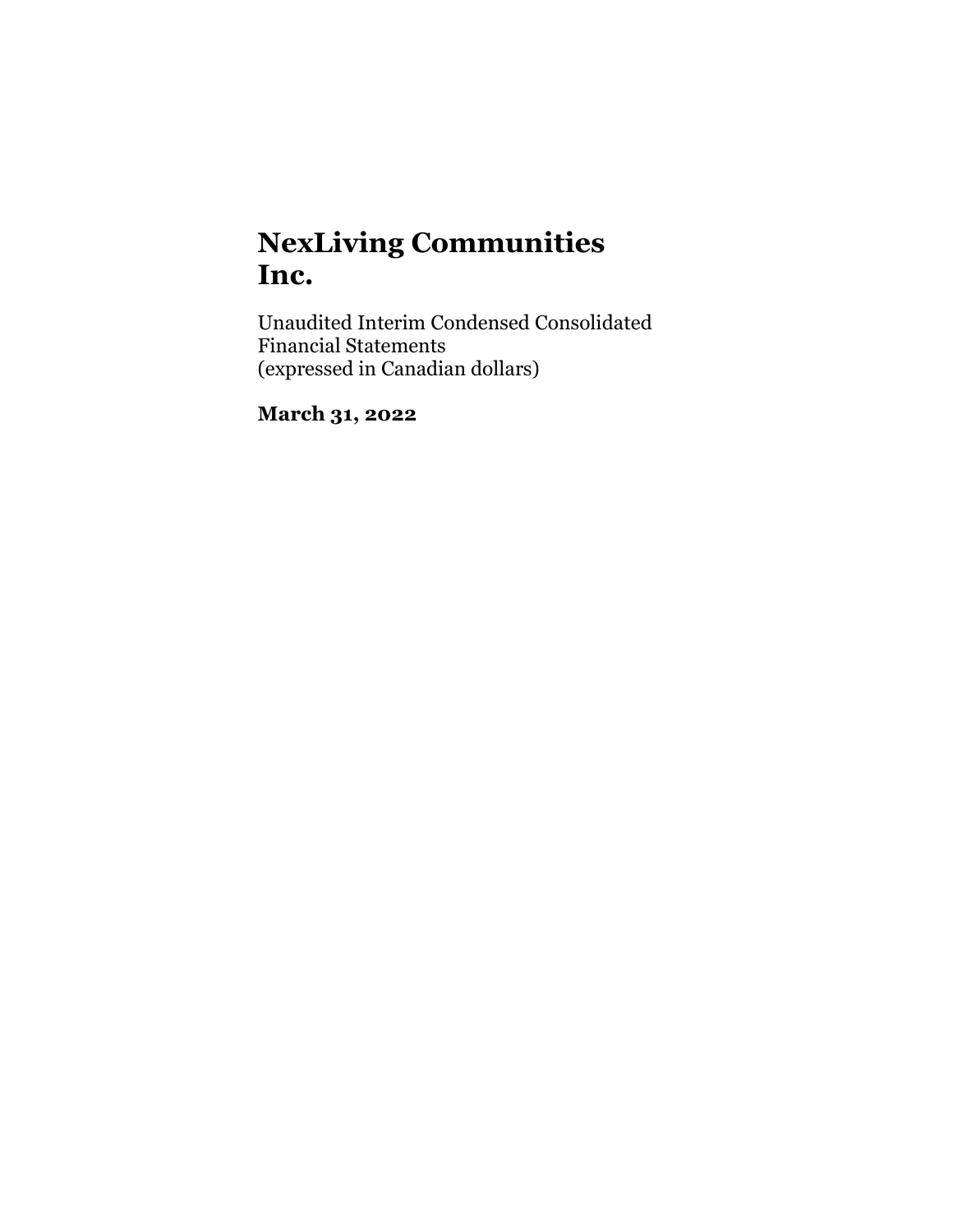May 26, 2022

## Management's Report

The accompanying unaudited interim condensed consolidated financial statements of NexLiving Communities Inc. are the responsibility of management and have been approved by the Board of Directors. The unaudited interim condensed consolidated financial statements have been prepared by management in accordance with International Financial Reporting Standards ("IFRS"). The unaudited interim condensed consolidated financial statements include certain amounts and assumptions that are based on management's best estimates and have been derived with careful judgment.

In fulfilling its responsibilities, management has developed and maintains a system of internal accounting controls. These controls are designed to provide reasonable assurance that the financial records are reliable for preparation of the unaudited interim condensed consolidated financial statements. The Audit Committee of the Board of Directors reviewed and approved the Company's unaudited interim condensed consolidated financial statements and recommended their approval by the Board of Directors.

These financial statements have not been reviewed by the external auditors of the Company.

(signed) "Michael Anaka" (signed) "Glenn Holmes"

Chief Executive Officer Chief Financial Officer Halifax, Nova Scotia Halifax, Nova Scotia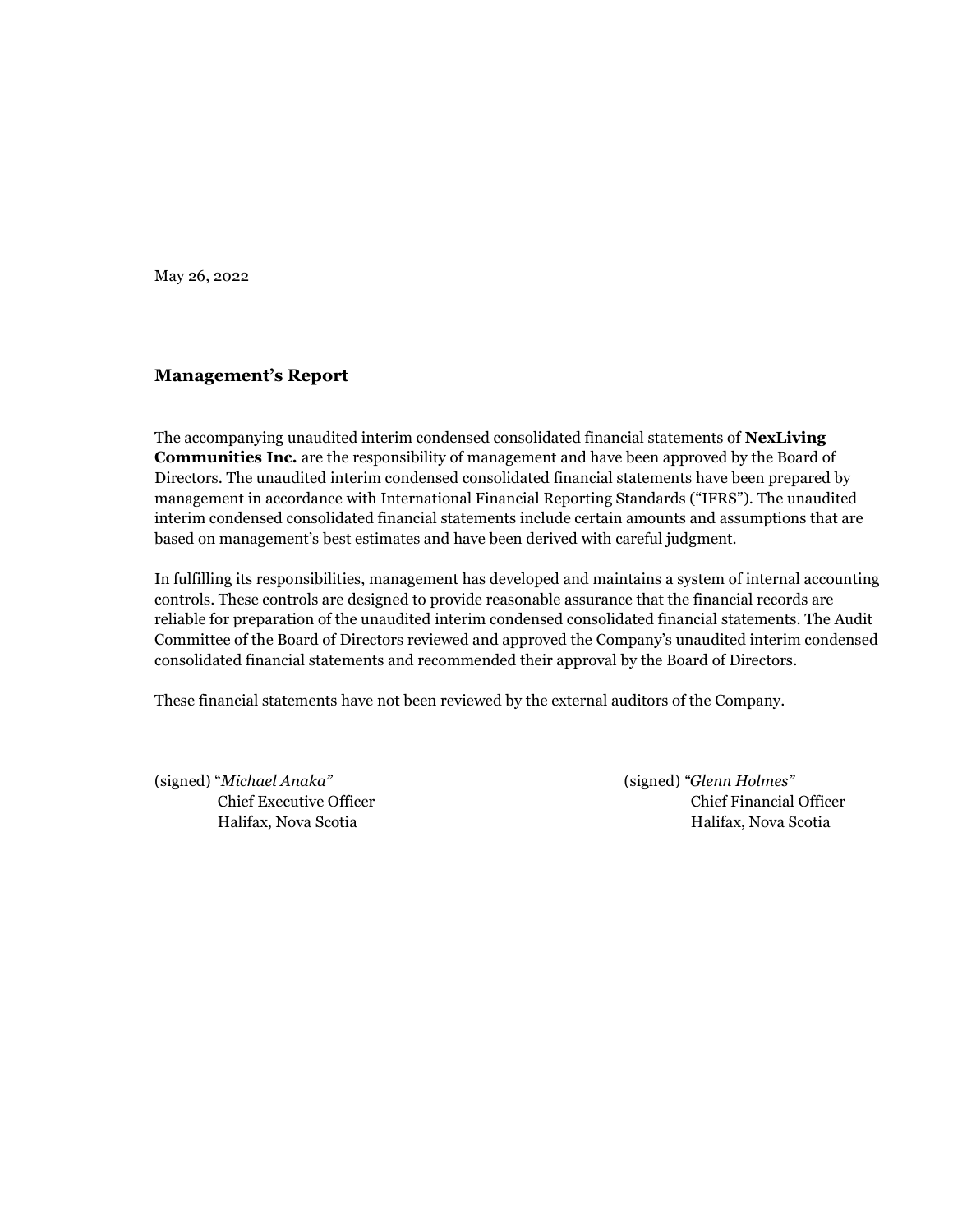Unaudited Interim Condensed Consolidated Statements of Financial Position As at March 31, 2022 and December 31, 2021

(expressed in Canadian dollars)

|                                                                                        | March 31,<br>2022<br>\$            | December 31,<br>2021<br>\$      |
|----------------------------------------------------------------------------------------|------------------------------------|---------------------------------|
| <b>Assets</b>                                                                          |                                    |                                 |
| <b>Current assets</b><br>Cash<br>Accounts receivable<br>Deposits and prepaids (note 5) | 19,193,274<br>100,125<br>1,114,804 | 17,695,837<br>89,566<br>811,314 |
|                                                                                        | 20,408,203                         | 18,596,717                      |
| Investment properties (note 6)                                                         | 126, 161, 345                      | 125,162,000                     |
|                                                                                        | 146,569,548                        | 143,758,717                     |
| <b>Liabilities</b>                                                                     |                                    |                                 |
| <b>Current liabilities</b><br>Accounts payable and accrued liabilities (note 7)        | 1,130,114                          | 708,492                         |
| Convertible debentures (note 8)<br>Current portion of mortgages payable (note 9)       | 3,188,611<br>32,225,955            | 3,306,742<br>17,240,009         |
|                                                                                        | 36,544,680                         | 21,255,243                      |
| Mortgages payable (note 9)                                                             | 46,262,506                         | 61,701,589                      |
|                                                                                        | 82,807,186                         | 82,956,832                      |
| <b>Equity</b> (note 10)                                                                | 63,762,362                         | 60,801,885                      |
|                                                                                        | 146,569,548                        | 143,758,717                     |

Subsequent events (note 15)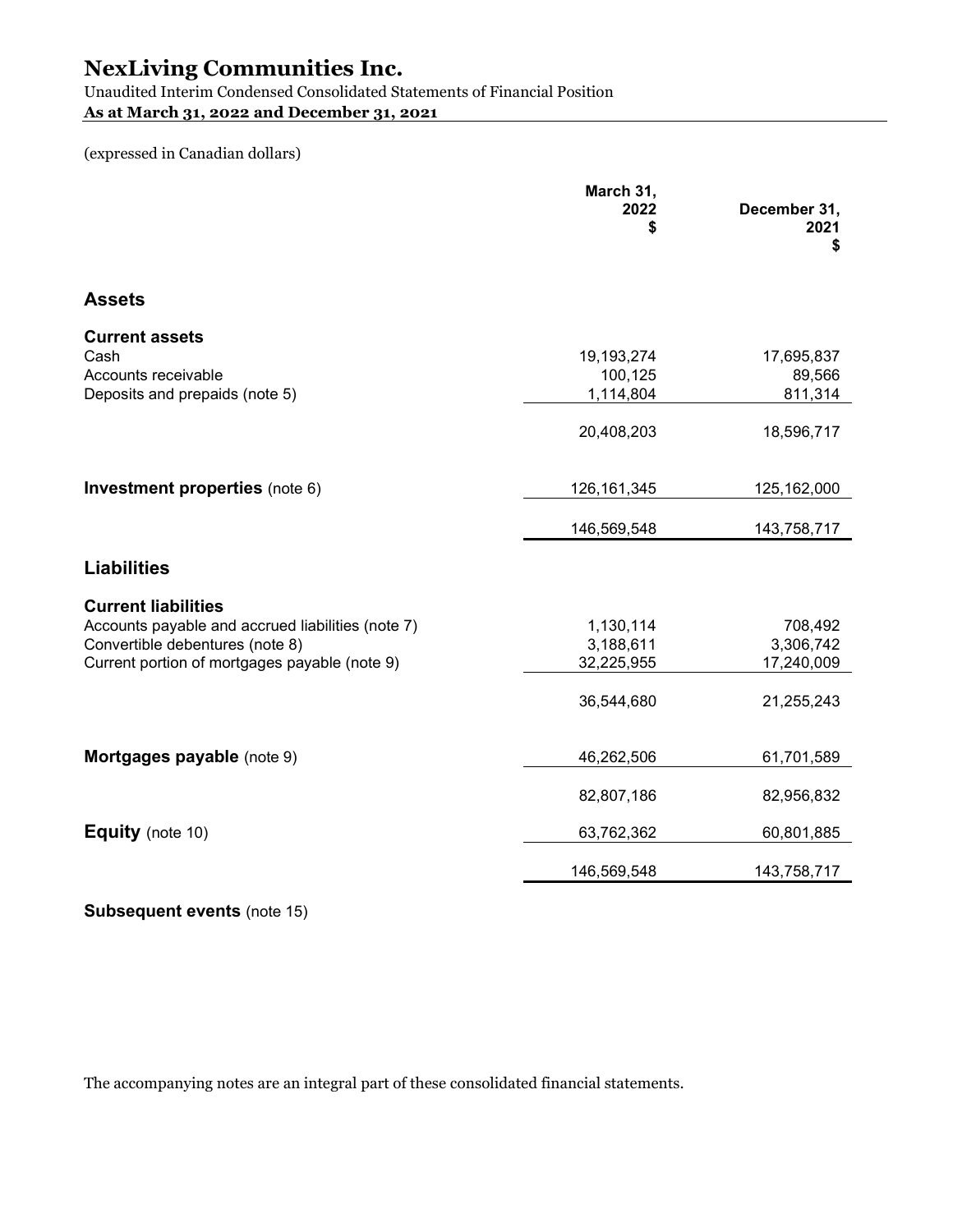Unaudited Interim Condensed Consolidated Statements of Income For the periods ended March 31, 2022 and 2021

## (expressed in Canadian dollars)

|                                                        | 2022        | 2021                |
|--------------------------------------------------------|-------------|---------------------|
|                                                        | \$          | (Adjusted - note 4) |
| <b>Revenue</b>                                         |             |                     |
| Rental income                                          | 2,553,345   | 1,752,067           |
| <b>Property operating expenses</b>                     |             |                     |
| Operating expenses                                     | 1,275,256   | 799,794             |
| Net property operating income                          | 1,278,089   | 952,273             |
| <b>Administrative expenses</b>                         |             |                     |
| Management wages and consulting fees (note 11)         | 261,600     | 196,562             |
| Filing and other fees                                  | 10,094      | 8,805               |
| Insurance                                              | 7,125       | 6,187               |
| Office and other                                       | 18,700      | 12,537              |
| Professional fees                                      | 74,933      | 30,100              |
| Stock based compensation                               | 62,500      |                     |
|                                                        | 435,852     | 254,191             |
| <b>Finance costs</b>                                   |             |                     |
| Interest expense                                       | 484,935     | 413,585             |
| Amortization expense (notes 8 and 9)                   | 104,009     | 64,083              |
| Accretion expense (note 8)                             | 86,446      | 256,804             |
|                                                        | 675,390     | 734,472             |
| <b>Other income</b>                                    |             |                     |
| Interest income                                        | (17, 222)   |                     |
| Fair value adjustment to investment properties         |             |                     |
| (notes $4$ and $6$ )                                   | (994, 913)  | (464, 500)          |
|                                                        | (1,012,135) |                     |
|                                                        |             |                     |
| Net income and comprehensive income<br>for the periods | 1,178,982   | 428,110             |
|                                                        |             |                     |
| Net income per share - basic and diluted<br>(note 12)  | 0.004       | 0.003               |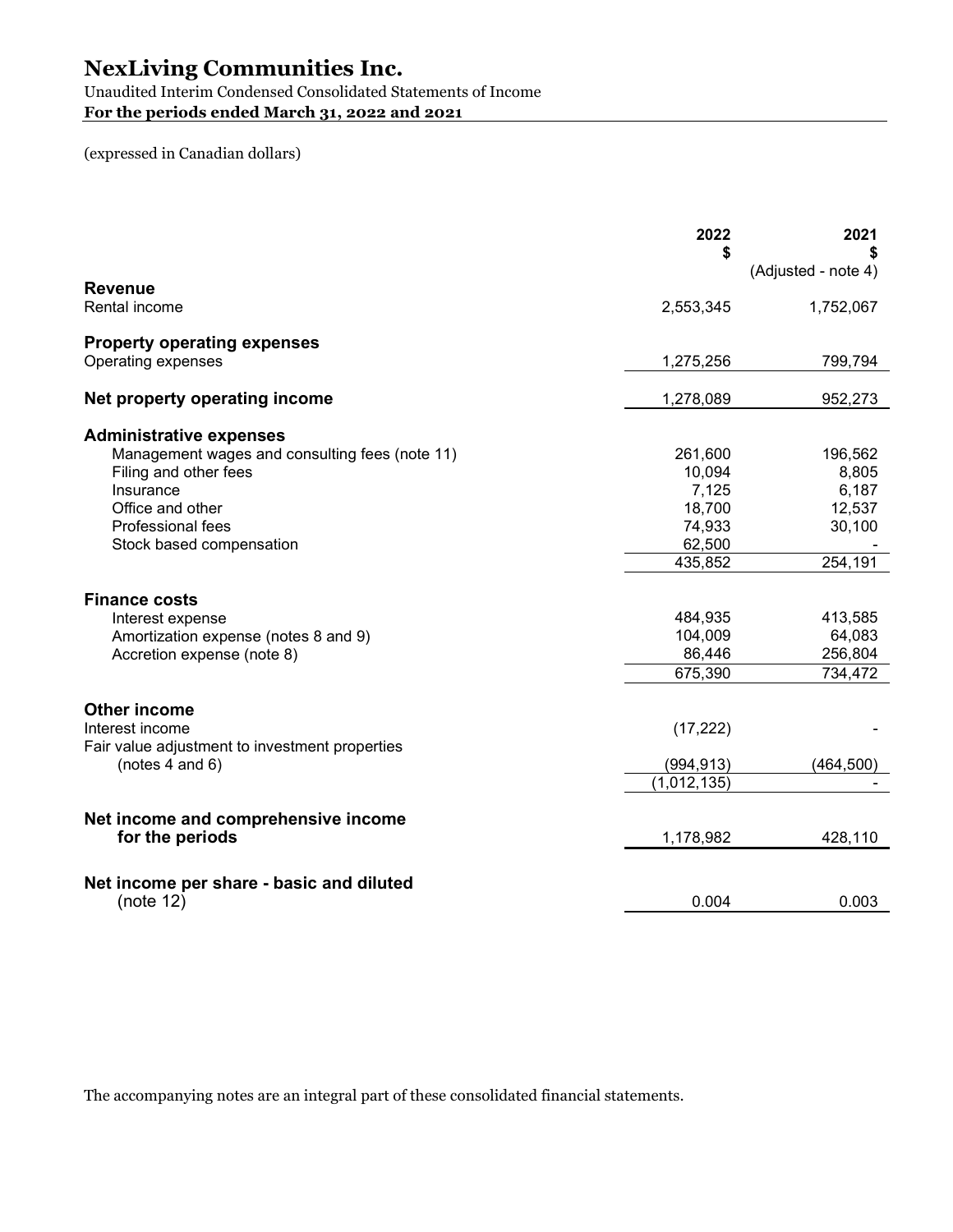Unaudited Interim Condensed Consolidated Statements of Changes in Equity

For the periods ended March 31, 2022 and 2021

(expressed in Canadian dollars)

|                                                                         | Number of<br>shares | Share capital<br>ъ | Warrants   | Convertible<br>debentures<br>S | <b>Contributed</b><br>surplus<br>æ | <b>Deficit</b> | <b>Total</b><br>\$ |
|-------------------------------------------------------------------------|---------------------|--------------------|------------|--------------------------------|------------------------------------|----------------|--------------------|
| Balance - December 31, 2021                                             | 281,549,482         | 53,900,266         | 1,951,592  | 1,042,729                      | 1,985,900                          | 1,921,398      | 60,801,885         |
| Net income for the period<br>Shares issued for cash, net of issue costs |                     |                    |            |                                | $\overline{\phantom{m}}$           | 1.178.982      | 1,178,982          |
| (note 10)<br>Shares issued pursuant to exercise of warrants             | 6,000,000           | 1,160,583          |            |                                |                                    |                | 1,160,583          |
| (note 10)                                                               | 4,012,500           | 999.729            | (297, 542) |                                |                                    |                | 702,187            |
| Expiration of warrants (note 10)                                        |                     | $\qquad \qquad -$  | (184, 458) | -                              | 184,458                            |                |                    |
| Stock-based compensation (note 10)                                      |                     |                    |            |                                | 62,500                             |                | 62,500             |
| Dividends paid                                                          |                     |                    |            |                                |                                    | (143,775)      | (143,775)          |
| <b>Balance - March 31, 2022</b>                                         | 291,561,982         | 56,060,578         | 1,469,592  | 1,042,729                      | 2,232,858                          | 2.956.605      | 63,762,362         |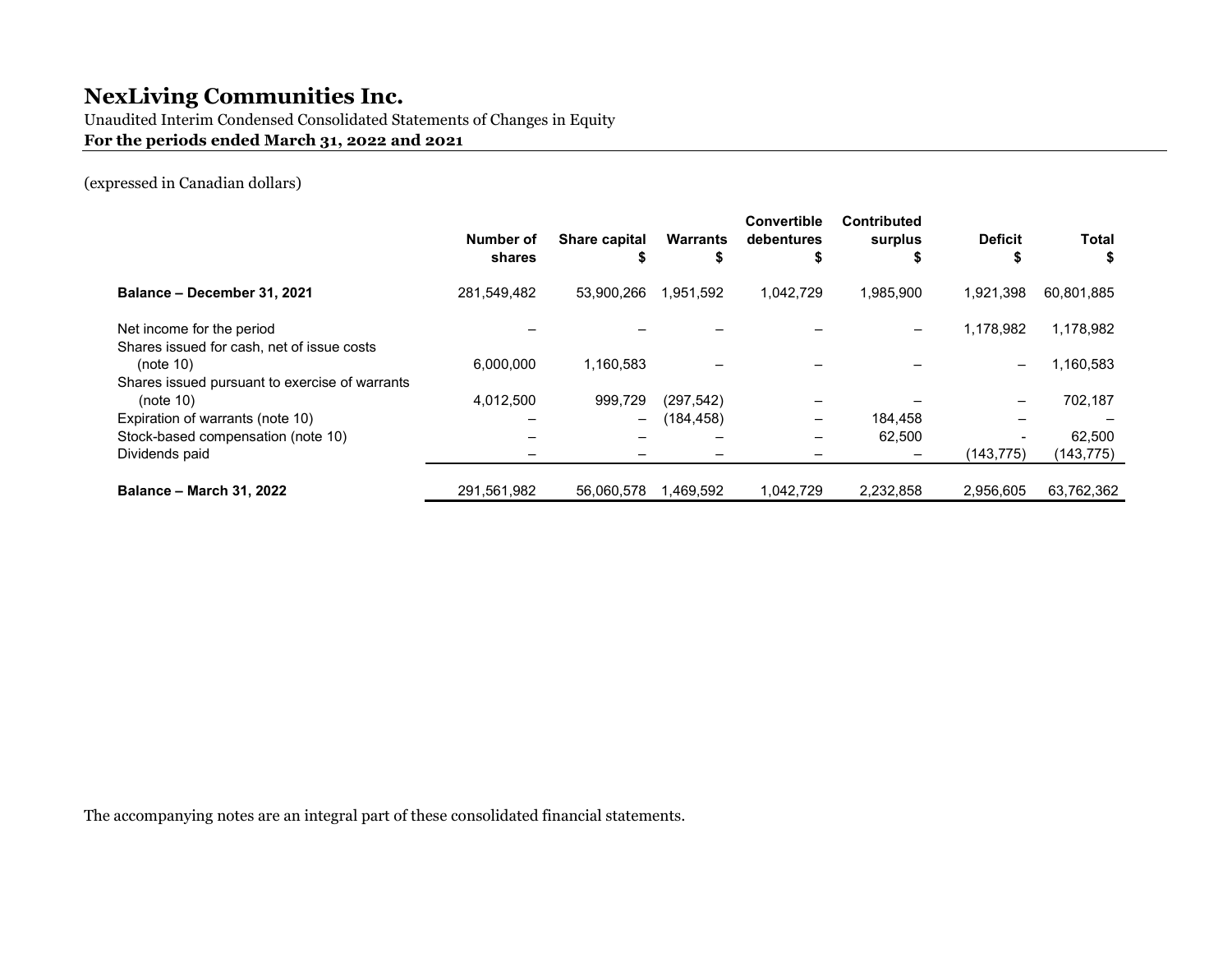Unaudited Interim Condensed Consolidated Statements of Changes in Equity For the periods ended March 31, 2022 and 2021

(expressed in Canadian dollars)

|                                                                                                                    | Number of<br>shares | <b>Share capital</b><br>\$ | <b>Warrants</b> | <b>Convertible</b><br>debentures | <b>Contributed</b><br>surplus | <b>Deficit</b> | <b>Total</b> |
|--------------------------------------------------------------------------------------------------------------------|---------------------|----------------------------|-----------------|----------------------------------|-------------------------------|----------------|--------------|
| Balance - December 31, 2020                                                                                        | 131,313,346         | 25,639,603                 | 2.310.192       | 1.416.832                        | 1.179.000                     | (7, 129, 655)  | 23,415,972   |
| Net income and comprehensive income for the<br>period (note 4)<br>Shares issued in settlement of debt obligations, |                     |                            |                 |                                  |                               | 428,110        | 428,110      |
| net of issue costs (note 10)                                                                                       | 1.152.636           | 236.454                    |                 |                                  |                               |                | 236,454      |
| Expiration of warrants (note 10)                                                                                   |                     | $\overline{\phantom{m}}$   | (80,000)        | $\overline{\phantom{m}}$         | 80,000                        |                |              |
| Dividends paid                                                                                                     |                     |                            |                 |                                  |                               | (65, 657)      | (65, 657)    |
| <b>Balance - March 31, 2021</b>                                                                                    | 132,465,982         | 25.876.057                 | 2.230.192       | 1,416,832                        | 1.259.000                     | (6,767,202)    | 24,014,879   |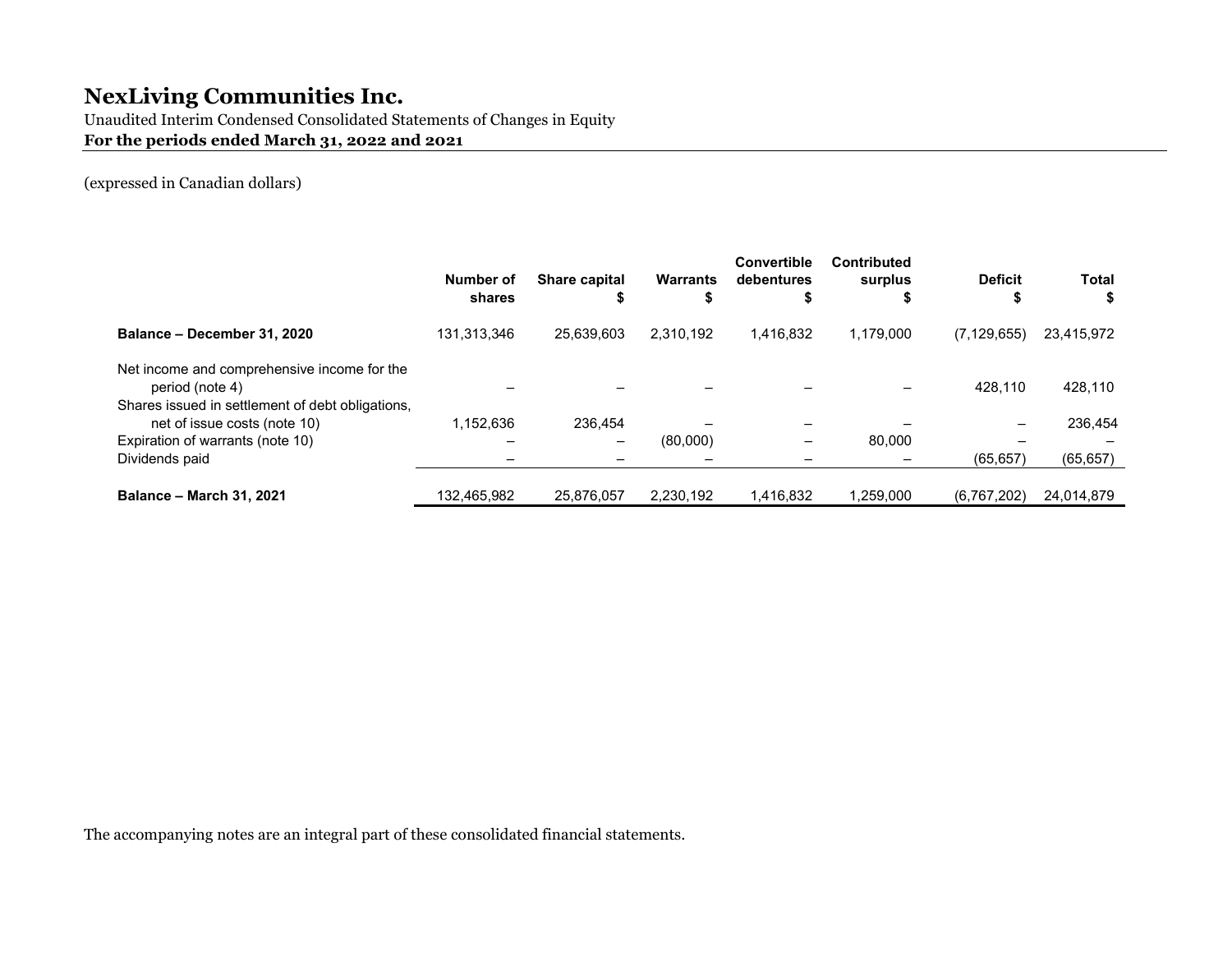Unaudited Interim Condensed Consolidated Statements of Changes in Equity For the periods ended March 31, 2022 and 2021

(expressed in Canadian dollars)

|                                                                                                        | 2022              | 2021<br>\$        |
|--------------------------------------------------------------------------------------------------------|-------------------|-------------------|
| Cash provided by (used in)                                                                             |                   |                   |
| <b>Operating activities</b>                                                                            |                   |                   |
| Net income for the periods                                                                             | 1,178,982         | 428,110           |
| Charges to income not affecting cash<br>Interest on convertible debentures and mortgage payable        | 181,015           | 169,471           |
| Stock-based compensation expense                                                                       | 62,500            |                   |
| Changes in fair value of investment properties (note 4)                                                | (994, 913)        | (464, 500)        |
| Amortization expense<br>Accretion expense                                                              | 104,009<br>86,446 | 64,083<br>256,804 |
|                                                                                                        |                   |                   |
|                                                                                                        | 618,039           | 453,968           |
| Net changes in non-cash working capital balances related to operations                                 |                   |                   |
| (Increase) decrease in accounts receivable                                                             | (10, 559)         | (1,385)           |
| (Increase) in deposits and prepaid expenses                                                            | (303, 490)        | (421, 476)        |
| Increase in accounts payable and accrued liabilities, net of amount<br>settled through share issuances | 240,607           | 80,209            |
|                                                                                                        | 544,597           | 111,316           |
| <b>Financing activities</b>                                                                            |                   |                   |
| Proceeds from issuance of common shares and warrants, net of issue                                     |                   |                   |
| costs                                                                                                  | 1,862,770         |                   |
| Repayments of convertible debenture                                                                    | (225,000)         | (389, 726)        |
| Repayments of mortgage principal                                                                       | (536, 723)        | (389, 726)        |
| Payment of dividends                                                                                   | (143, 775)        | (65, 657)         |
|                                                                                                        | 957,272           | (455,383)         |
| <b>Investing activities</b>                                                                            |                   |                   |
| Additions to investment properties                                                                     | (4, 432)          | (4, 315)          |
| Net change in cash for the period                                                                      | 1,497,437         | (348, 382)        |
| Cash - Beginning of period                                                                             | 17,695,837        | 2,445,519         |
| Cash - End of period                                                                                   | 19,193,274        | 2,097,137         |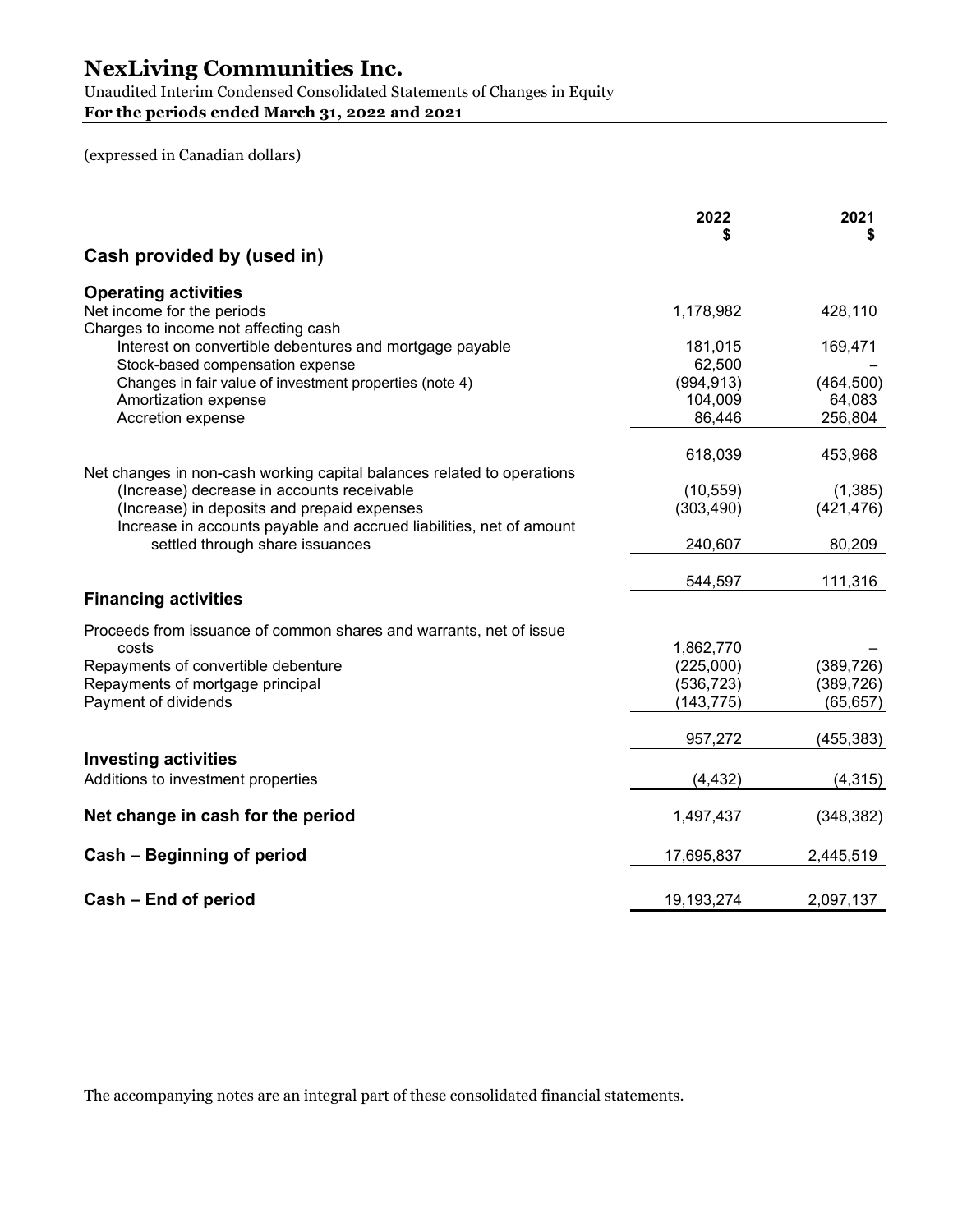Notes to the Financial Statements For the periods ended March 31, 2022 and 2021

(expressed in Canadian dollars)

### 1 Nature of operations

NexLiving Communities Inc. (the Company) was incorporated under the Canada Business Corporations Act on August 9, 2011. Its registered office is located at 45 Alderney Drive, Dartmouth, Nova Scotia, B2Y 2N6, Canada. The Company's business is the ownership and management of multiunit residential real estate with a focus on low and mid-rise properties in bedroom communities in Eastern Canada. The common shares of the Company are listed on the TSX Venture Exchange (TSXV or the Exchange) under the symbol "NXLV".

### 2 Basis of presentation

### Statement of compliance

These unaudited interim condensed consolidated financial statements have been prepared in accordance with International Accounting Standard 34, Interim Financial Reporting ("IAS 34"). Accordingly, certain information normally included in annual financial statements prepared in accordance with IFRS, as issued by the IASB, has been omitted or condensed. These interim condensed consolidated financial statements should be read in conjunction with the Company's annual audited financial statements for the year ended December 31, 2021.

These unaudited interim condensed consolidated financial statements include all adjustments, composed of normal recurring adjustments, considered necessary by management to fairly state the Company's results of operations, financial position and cash flows. The operating results for interim periods are not necessarily indicative of results that may be expected for any other interim period or for the full year.

The Board of Directors approved the consolidated financial statements for issue on May 26, 2022.

### Basis of measurement

These consolidated financial statements have been prepared under the historical cost basis.

### 3 Significant accounting policies

#### Basis of consolidation

These financial statements have been prepared using the same accounting policies and methods of computation as the annual financial statements of the Company for the year ended December 31, 2021. Refer to note 3 Significant Accounting Policies, of the Company's annual consolidated financial statements for the year ended December 31, 2021 for information on accounting policies, as well as, new accounting standards not yet effective.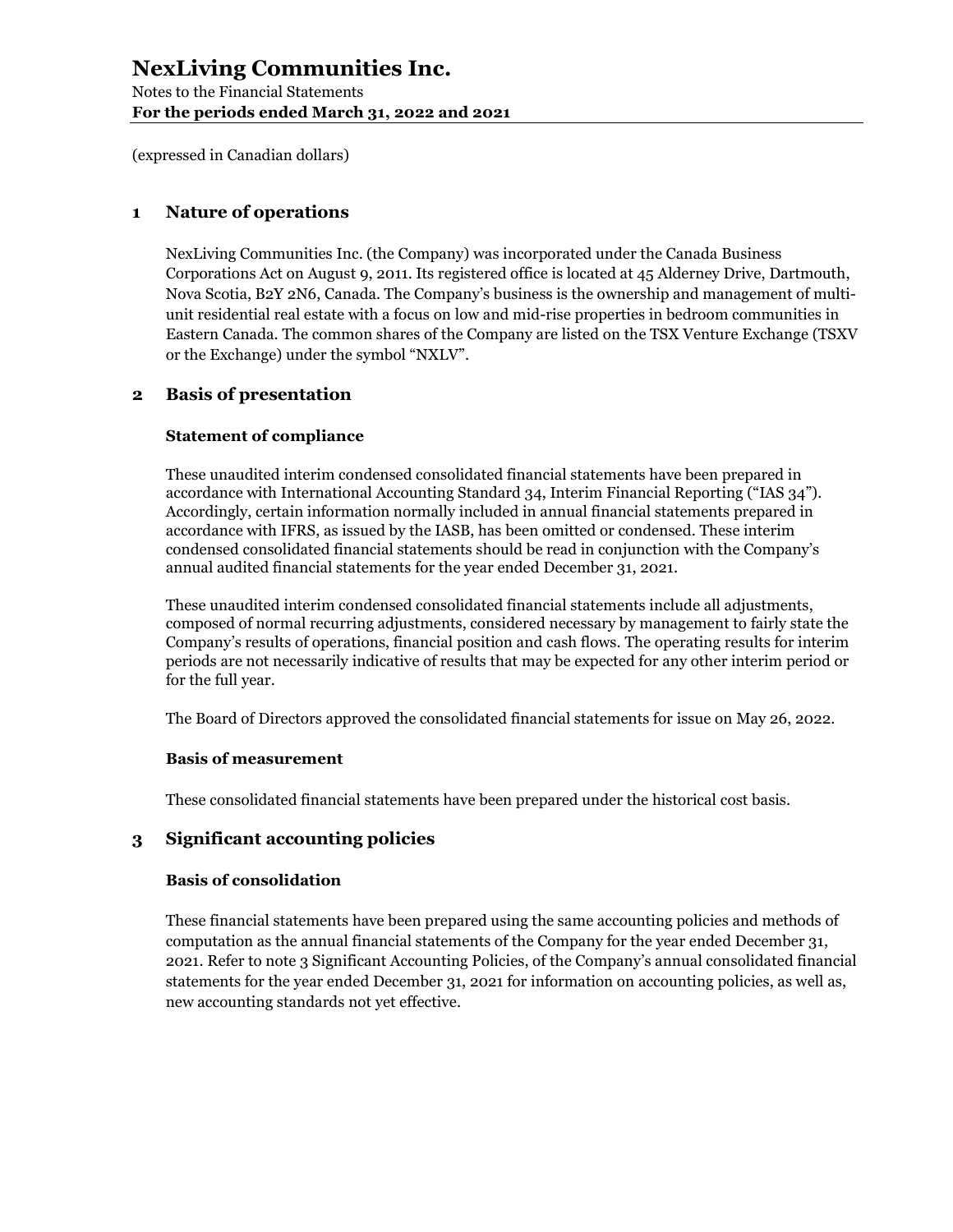Notes to the Financial Statements For the periods ended March 31, 2022 and 2021

(expressed in Canadian dollars)

## 4 Change in accounting policy

During the year ended December 31, 2021, the Company changed its accounting policy whereby subsequent to initial recognition, investment properties are measured at fair value. Gains and losses arising from changes in fair value of investment properties are included in profit or loss in the period in which they arise. Previously, the Company used the cost method for accounting for investment properties whereby investment properties were measured initially at cost, including transaction costs. Subsequent to initial recognition, investment properties were measured at cost less accumulated depreciation and accumulated impairment losses, if any.

The Company made this voluntary change in accounting policy to bring the Company in line with the majority of real estate issuers making its financial operating results more directly comparable. Under IAS 8 – Accounting policies, changes in accounting estimates and errors, the change in accounting policy was applied retrospectively.

The following table summarizes the impact of the change in accounting policy for investment properties and the financial statement line items adjusted on the consolidated statements of changes in equity, net income and comprehensive income and cash flows for the three-month period ended March 31, 2021:

| As             |                            |                                                           |
|----------------|----------------------------|-----------------------------------------------------------|
|                |                            | As<br>adjusted                                            |
|                |                            | \$                                                        |
|                |                            |                                                           |
| 79,360,743     | 4,805,072                  | 84, 165, 815                                              |
|                |                            |                                                           |
| (10, 910, 128) | 3,780,473                  | (7, 129, 655)                                             |
|                | 4,805,072                  | (6,767,202)                                               |
| 19,209,807     | 4,805,072                  | 24,104,879                                                |
|                |                            |                                                           |
| 560,099        | (560,099)                  | $\Omega$                                                  |
| 0              | (464, 500)                 | (464, 500)                                                |
| (596,489)      | 1,024,599                  | 428,110                                                   |
| (0.004)        | 0.007                      | 0.003                                                     |
|                | previously<br>stated<br>\$ | <b>Accounting</b><br>policy change<br>S<br>(11, 572, 274) |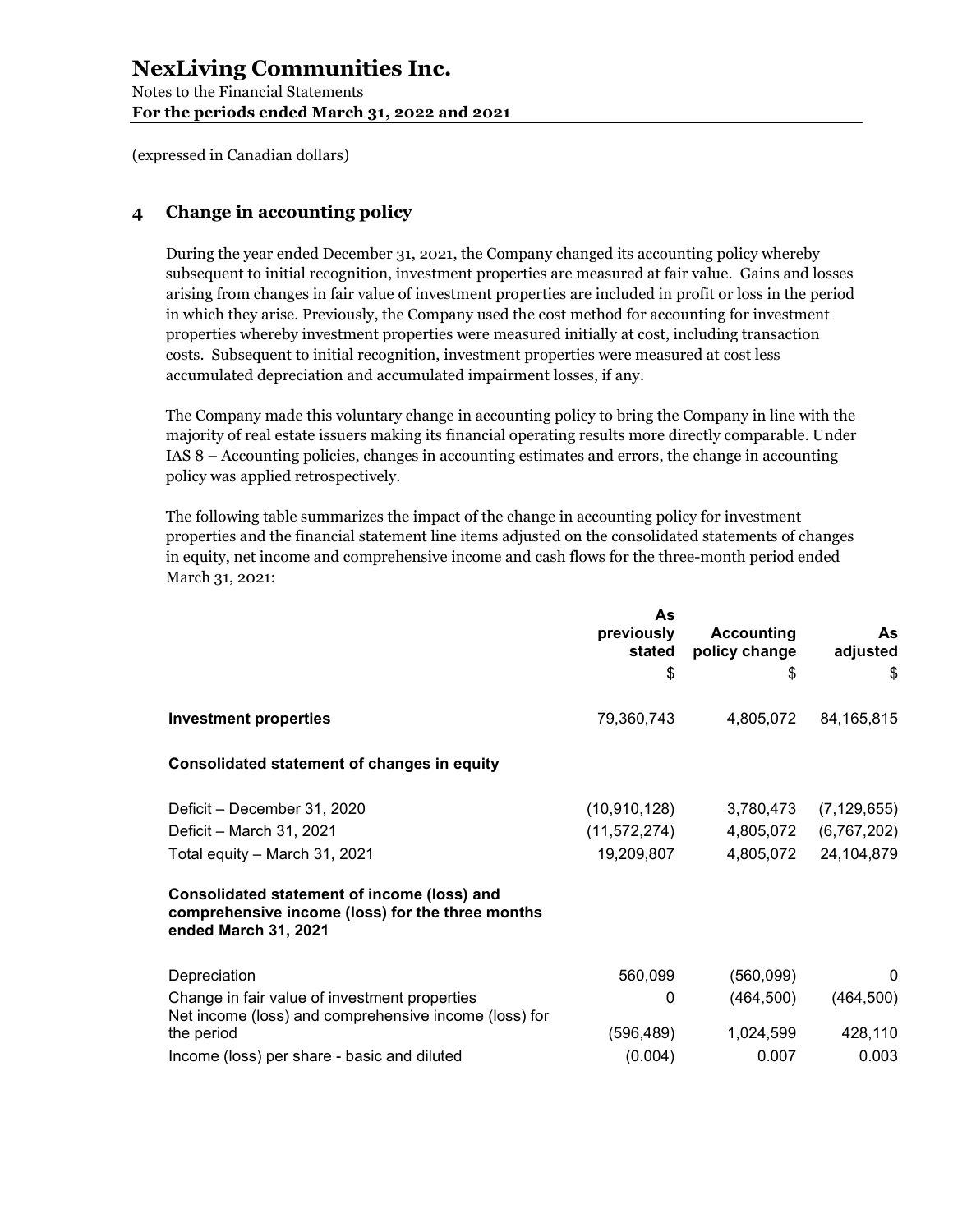The financial statement line items impacted by the change in accounting policy on the consolidated statement of cash flows for the three-month period ended March 31, 2021, were all within operating activities and, therefore, there was no cumulative impact to the cash inflows from operating activities.

### 5 Deposits and prepaids

Deposits and prepaid expenses at March 31, 2021 includes an amount of \$837,681 (2021 – \$626,930) relating to investment properties under agreement, of which \$450,000 comprises refundable deposits (2021 –\$250,000).

### 6 Investment properties

The Company's investment properties are held to earn rental income or for capital appreciation, or both, but not for sale in the ordinary course of business.

Each of the investment properties acquired by the Company were not considered a business for accounting purposes, and therefore, the acquisitions were asset purchases. No personnel or processes were acquired, and processes in support of the acquired properties are being created rather than integrated. Furthermore, the acquired investment properties do not have any processes to support the revenue being generated as there is a contract in place with external parties to provide property management services.

The following table summarizes the changes in investment properties for the periods ended March 31, 2022 and December 31, 2021

|                                                                                                                        | March 31, 2022<br>S | <b>December 31, 2021</b>                         |
|------------------------------------------------------------------------------------------------------------------------|---------------------|--------------------------------------------------|
| <b>Balance - Beginning of period</b>                                                                                   | 125, 162, 000       | 83,697,000                                       |
| Acquisitions during the period<br>Additions during the period<br>Disposals during the period<br>Fair value adjustments | 4.432<br>994,913    | 34,483,781<br>79,925<br>(3,035,856)<br>9,937,150 |
| <b>Balance - End of period</b>                                                                                         | 126, 161, 345       | 125,162,000                                      |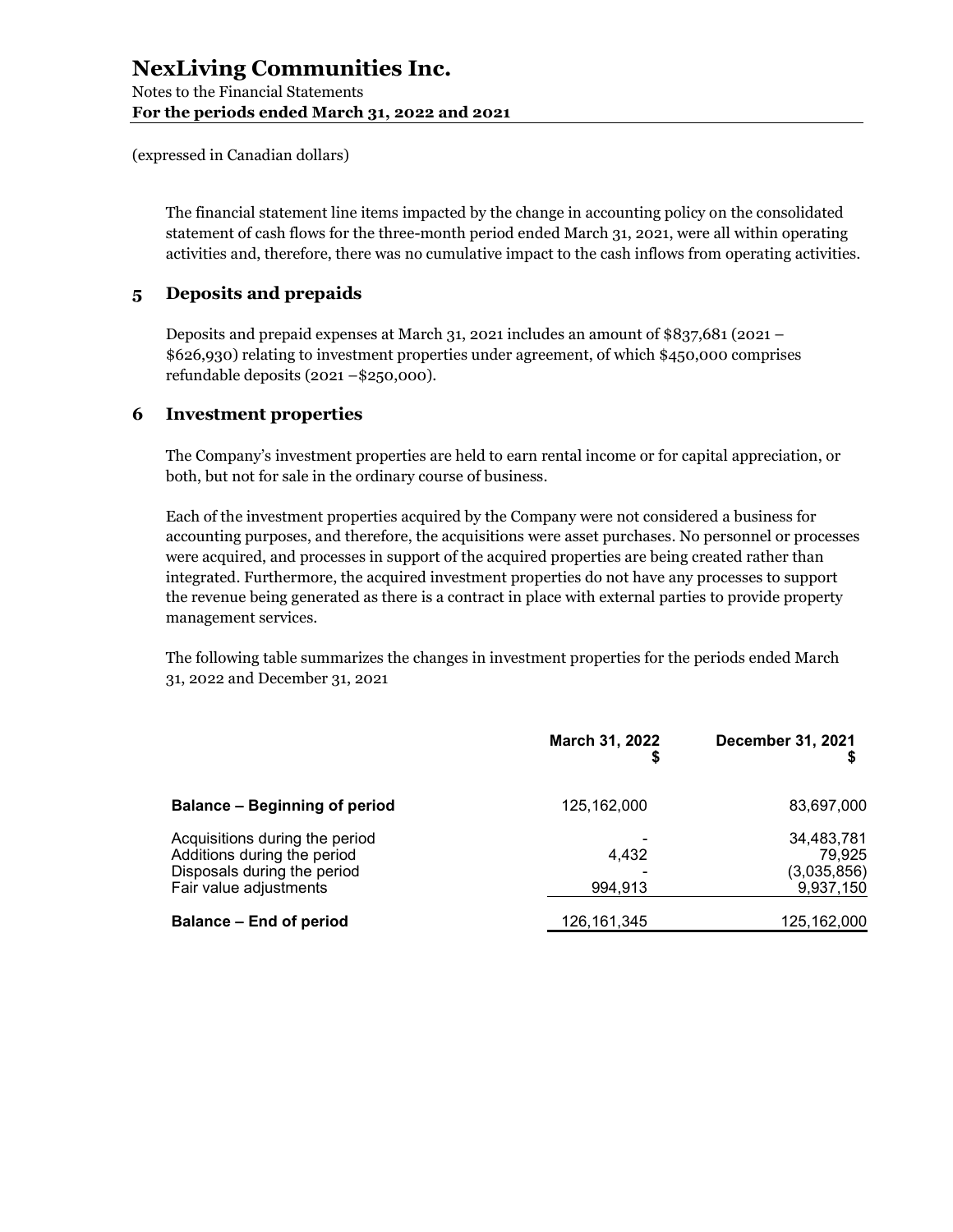Notes to the Financial Statements For the periods ended March 31, 2022 and 2021

(expressed in Canadian dollars)

On December 22, 2021, the Company completed the acquisition of a seven-property multi-unit residential portfolio comprising 156 units in Moncton, New Brunswick (Findlay Estates). The Findlay Estates properties are located at 529/539/545/625 Whitepine Avenue and 1008/1020/1037 Cleveland Avenue

The Company acquired the Findlay Estates properties for a purchase price of \$21,699,988 including closing costs.

On June 30, 2021, the Company completed the acquisition of a 100% interest of Village View No.4 Limited Partnership, a limited partnership formed under the laws of the Province of New Brunswick (VV4LP), whose sole asset is a 47-unit multi-family rental property located at 49 Noel Avenue, Saint John, New Brunswick (49 Noel).

The Company acquired VV4LP for a purchase price of \$12,783,793. The Company satisfied the purchase price with the issuance to the vendors of 3,750,000 common shares of NexLiving at a price of \$0.20 per share, representing consideration of \$750,000, the assumption of a collateral mortgage on 49 Noel in the amount of \$9,366,429, with the balance being paid in cash.

The acquisition cost of VV4LP was allocated entirely to the investment property.

On April 30 and May 7, 2021, the Company completed the sale of its non-core investment properties located at 27 Edmond Street and 50 Maplewood Drive in Moncton, New Brunswick. Total proceeds of the sales amounted to \$3,053,000, which resulted in a pre-tax gain on sale of approximately \$1,130. The purchaser assumed mortgages of approximately \$2,542,881, and \$510,119 was received in cash.

 The fair value of investment properties is a Level 3 fair value measurement. The fair value represents the estimated price that would be received to sell an asset or paid to transfer a liability in an orderly transaction between market participants at the measurement date. All investment properties acquired to date were arm's length transactions and the purchase prices were supported by independent appraisals. Fair value is estimated using the capitalized net operating income method with the 12-month forward net operating income stabilized for any non-recurring expenses divided by a market capitalization rate. Key assumptions include the capitalization rate and 12-month forward net operating income for each specific property. For properties acquired close to a periodend, the purchase price, which is supported by an independent appraisal, is determined to approximate fair value.

The March 31, 2022 capitalization rates used to value the Company's investment properties range from 3.70% to 4.95%, and the weighted average capitalization rate is 4.73%.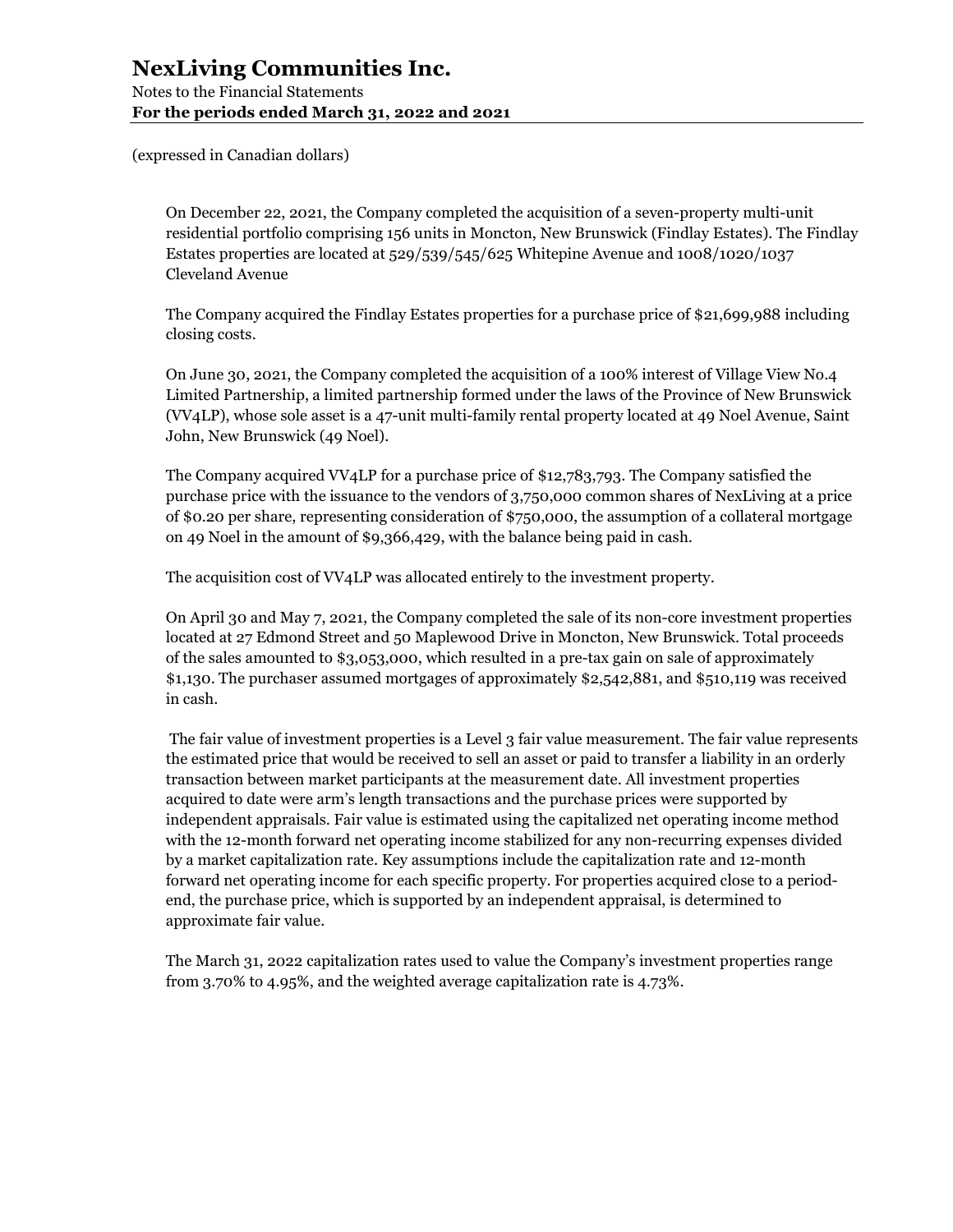### Notes to the Financial Statements For the periods ended March 31, 2022 and 2021

(expressed in Canadian dollars)

The following table summarizes the impact of changes in capitalization rates and stabilized net operating income on the fair value of the Company's investment properties.

| Change in<br>capitalization<br>rate<br>% | Increase     | <b>Decrease</b> | Change in<br>stabilized<br><b>NOI</b><br>% | <b>Increase</b> | <b>Decrease</b> |
|------------------------------------------|--------------|-----------------|--------------------------------------------|-----------------|-----------------|
| 0.25                                     | (5,478,000)  | 6,120,000       | 2                                          | 1,049,000       | (1,049,000)     |
| 0.50                                     | (10,407,000) | 13,004,000      |                                            | 2,099,000       | (2,099,000)     |

### 7 Accounts payable and accrued liabilities

|                            | March 31,<br>2022    | December 31,<br>2021<br>S |
|----------------------------|----------------------|---------------------------|
| Accounts payable           | 219,024              | 263,233                   |
| <b>Accrued liabilities</b> | 911,090<br>1,130,114 | 445,259<br>708,492        |

### 8 Convertible debentures

|                                                                                                        | March 31,<br>2022    | December 31,<br>2021   |
|--------------------------------------------------------------------------------------------------------|----------------------|------------------------|
| 2020 Convertible debentures (Emma acquisition)<br>2020 Convertible debentures (McLaughlin acquisition) | 850,000<br>2,338,611 | 1,088,042<br>2,218,700 |
|                                                                                                        | 3,188,611            | 3,306,742              |

2020 Convertible debentures (Emma acquisition)

During the second quarter of 2020, the Company issued \$1,350,000 convertible debentures (Emma Debentures) including \$500,000 issued as vendor take-back consideration (Vendor Takeback Debentures). The Emma Debentures are unsecured, have a two-year term and bear interest at a rate of 7%, payable annually. The Emma Debentures are convertible into common shares of the Company at the option of the holder, in full or in part, at a price of \$0.27 per common share. The Company has the option to redeem the Emma Debentures in full with the issuance of common shares at a price of \$0.27 per common share. Also, the Company has the option to force the conversion of the Emma Debentures in the event of a change of control event.

Pursuant to the terms of the Vendor Take-back Debentures, the Company made a \$275,000 repayment during December 2020. The liability component of the Vendor Take-back Debenture was reduced by \$171,500 and the equity component of the Vendor Take-back Debenture was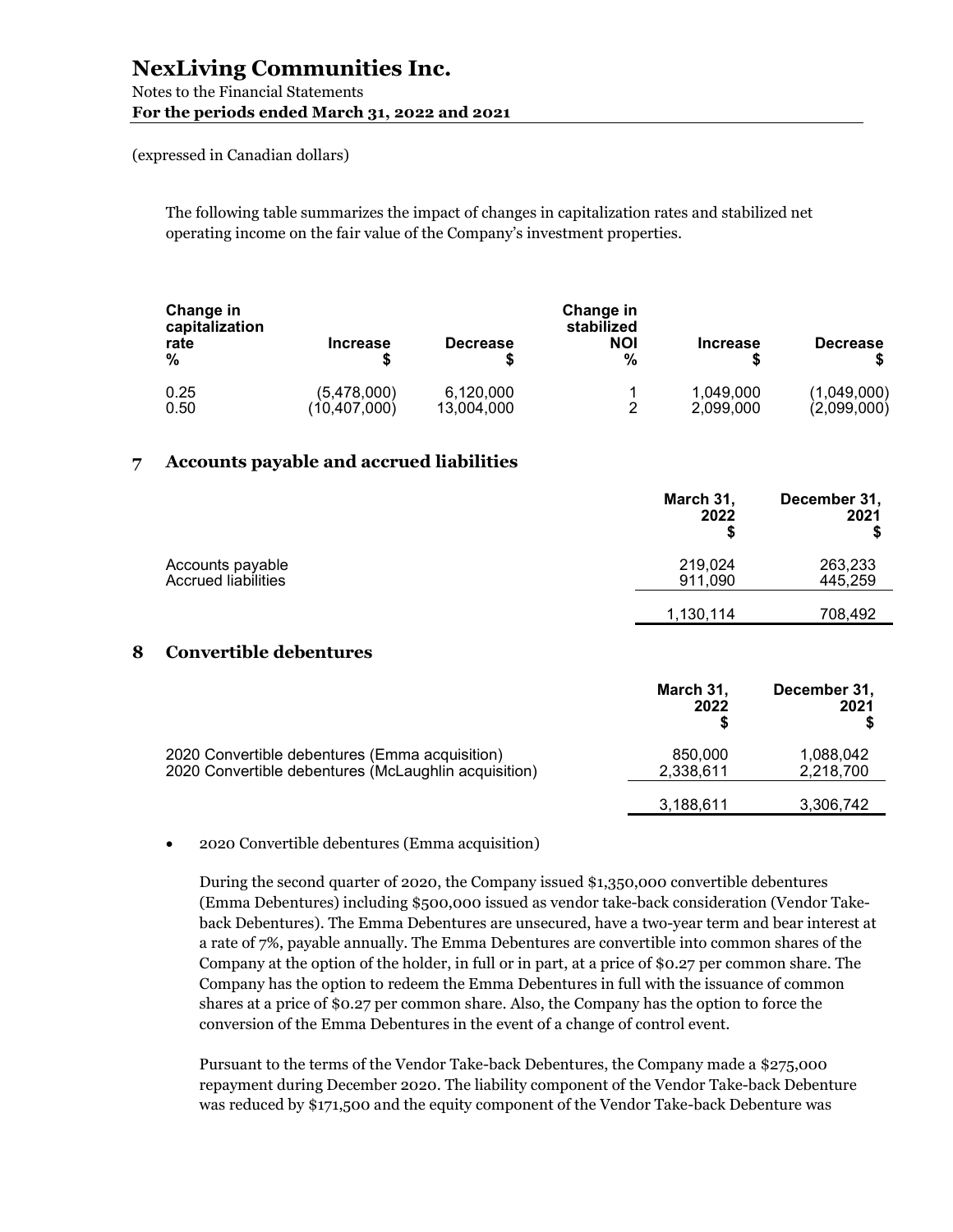Notes to the Financial Statements For the periods ended March 31, 2022 and 2021

(expressed in Canadian dollars)

reduced by \$103,500. In addition, a further payment of \$225,000 was made during January 2022 to repay the Vendor-Take-back Debenture liability in full.

For the period ended March 31, 2022, interest expense of  $$14,997$  (2021 –  $$9,277$ ), accretion recovery of \$13,042 (2021 accretion expense– \$57,514) and amortization expense of \$nil (2021 – \$1,366) have been recorded.

2020 Convertible debentures (McLaughlin acquisition)

On August 31, 2020, the Company completed a non-brokered private placement of secured convertible debentures (McLaughlin Debentures) for gross aggregate proceeds of \$2,470,000. The McLaughlin Debentures have an aggregate par value of \$2,599,000, an annual interest rate of 7% payable semi-annually in cash, mature on September 15, 2022 and are secured by certain properties in the Company's portfolio. The McLaughlin Debentures are convertible at the holder's option into common shares of the Company at a price of \$0.24 per share. If certain conditions are met, the McLaughlin Debentures can be redeemed by the Company at par value plus accrued interest commencing February 28, 2022.

For the period ended March 31, 2022, interest expense of  $$45,856$  (2021 –  $$45,034$ ), accretion expense of \$99,488 (2021 – \$80,600) and amortization expense of \$20,422 (2021 – \$16,545) have been recorded.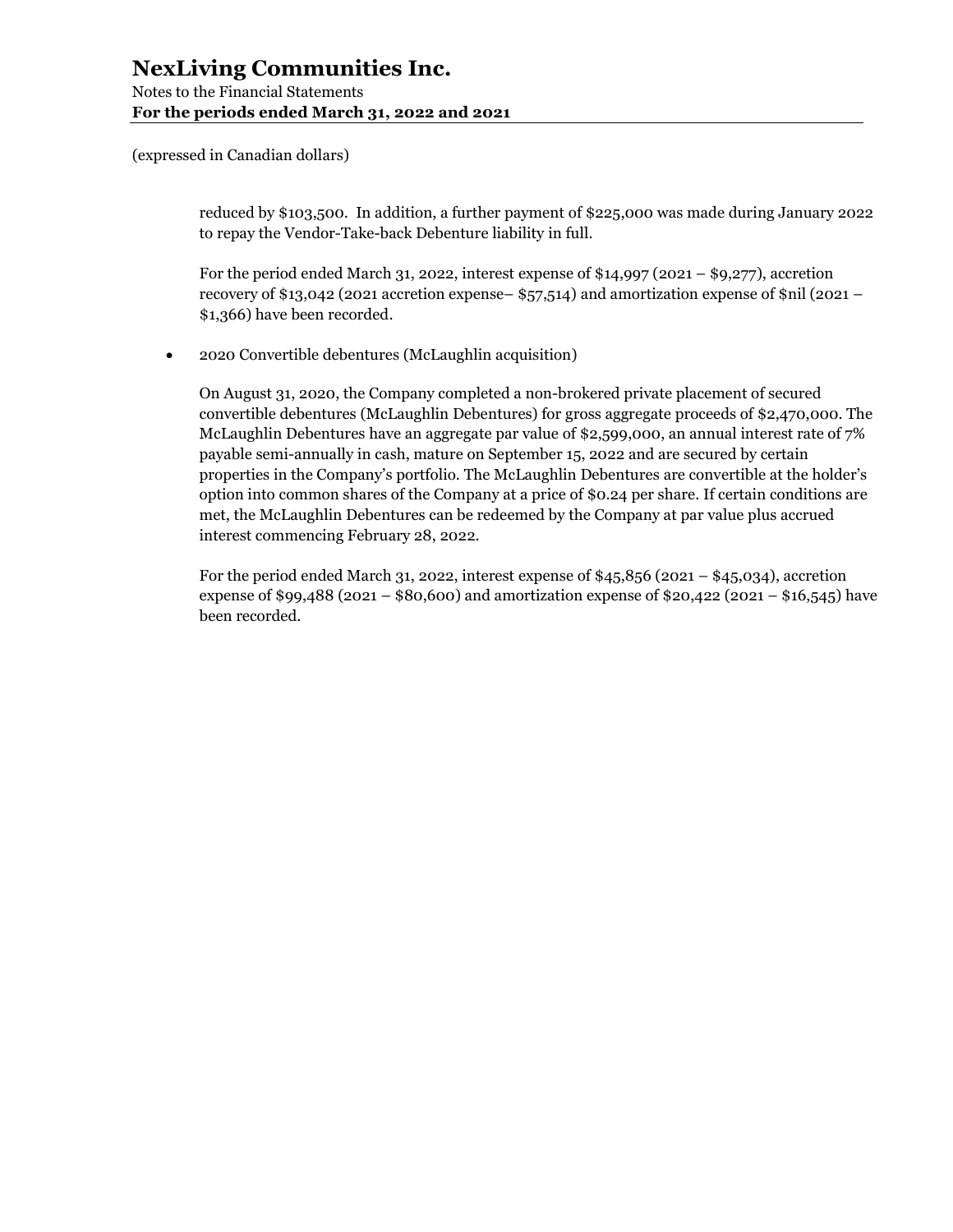Notes to the Financial Statements For the periods ended March 31, 2022 and 2021

(expressed in Canadian dollars)

## 9 Mortgages payable

|                                                                                                                                                                                                                                                                          | March 31,<br>2022      | December 31,<br>2021<br>S |
|--------------------------------------------------------------------------------------------------------------------------------------------------------------------------------------------------------------------------------------------------------------------------|------------------------|---------------------------|
| Mortgage payable bears a fixed interest rate of 2.35% maturing<br>December 1, 2026. The loan is being amortized over 40 years, is<br>payable in monthly payments of \$12,345, principal and interest, and<br>is secured by a first charge over 41 Noel Avenue            |                        |                           |
| Mortgage payable bears a fixed interest rate of 2.55% maturing<br>September 1, 2026. The loan is being amortized over 25 years, is<br>payable in monthly payments of \$25,901, principal and interest, and<br>is secured by a first charge over 50 Noel Avenue           | 3,831,774              | 3,846,350                 |
| Mortgage payable bears a fixed interest rate of 3.45% maturing<br>October 10, 2024. The loan is being amortized over 25 years, is<br>payable in monthly payments of \$20,440, principal and interest, and<br>is secured by a first charge over 542 and 550 Ryan Street   | 4,584,532              | 4,631,375                 |
| Mortgage payable bears a fixed interest rate of 2.05% maturing April<br>10, 2023. The loan is being amortized over 25 years, is payable in<br>monthly payments of \$10,221, principal and interest, and is secured<br>by a first charge over 39 Pleasant Street          | 3,854,109              | 3,881,540                 |
| Mortgage payable bears a fixed interest rate of 2.05% maturing<br>April 10, 2023. The loan is being amortized over 25 years, is payable<br>in monthly payments of \$32,898, principal and interest, and is<br>secured by a first charge over 150 and 154 Lewisville Road | 2,256,198              | 2,275,231                 |
| Mortgage payable bears a fixed interest rate of 2.83% maturing<br>April 22, 2022. The loan is being amortized over 30 years, is payable<br>in monthly principal payments of \$13,280 plus interest and is<br>secured by a first charge over 75 Emma Street               | 7,262,139              | 7,323,400                 |
| Mortgage payable bears a fixed interest rate of 1.56% maturing<br>September 10, 2022. The loan is being amortized over 25 years, is<br>payable in monthly payments of \$46,440, principal and interest, and<br>is secured by a first charge over 145-155 McLaughlin Road | 4,475,313              | 4,515,153                 |
| Mortgage payable bears a fixed interest rate of 1.90% maturing<br>January 10, 2026. The loan is being amortized over 30 years, is<br>payable in monthly payments of \$32,918, principal and interest, and<br>is secured by a first charge over 2380 Mountain Road        | 10,964,164             | 11,060,595                |
| Mortgage payable bears a fixed interest rate of 1.76% maturing<br>January 10, 2025. The loan is being amortized over 30 years, is<br>payable in monthly payments of \$30,827, principal and interest, and<br>is secured by a first charge over 51 Noel Avenue            | 8,772,422<br>8,367,862 | 8,829,321<br>8,423,070    |
| Mortgage payable bears a fixed interest rate of 1.95% maturing April<br>10, 2024. The loan is being amortized over 30 years, is payable in<br>monthly payments of \$34,491, principal and interest, and is secured<br>by a first charge over 49 Noel Avenue              |                        |                           |
|                                                                                                                                                                                                                                                                          | 9,191,489              | 9,249,966                 |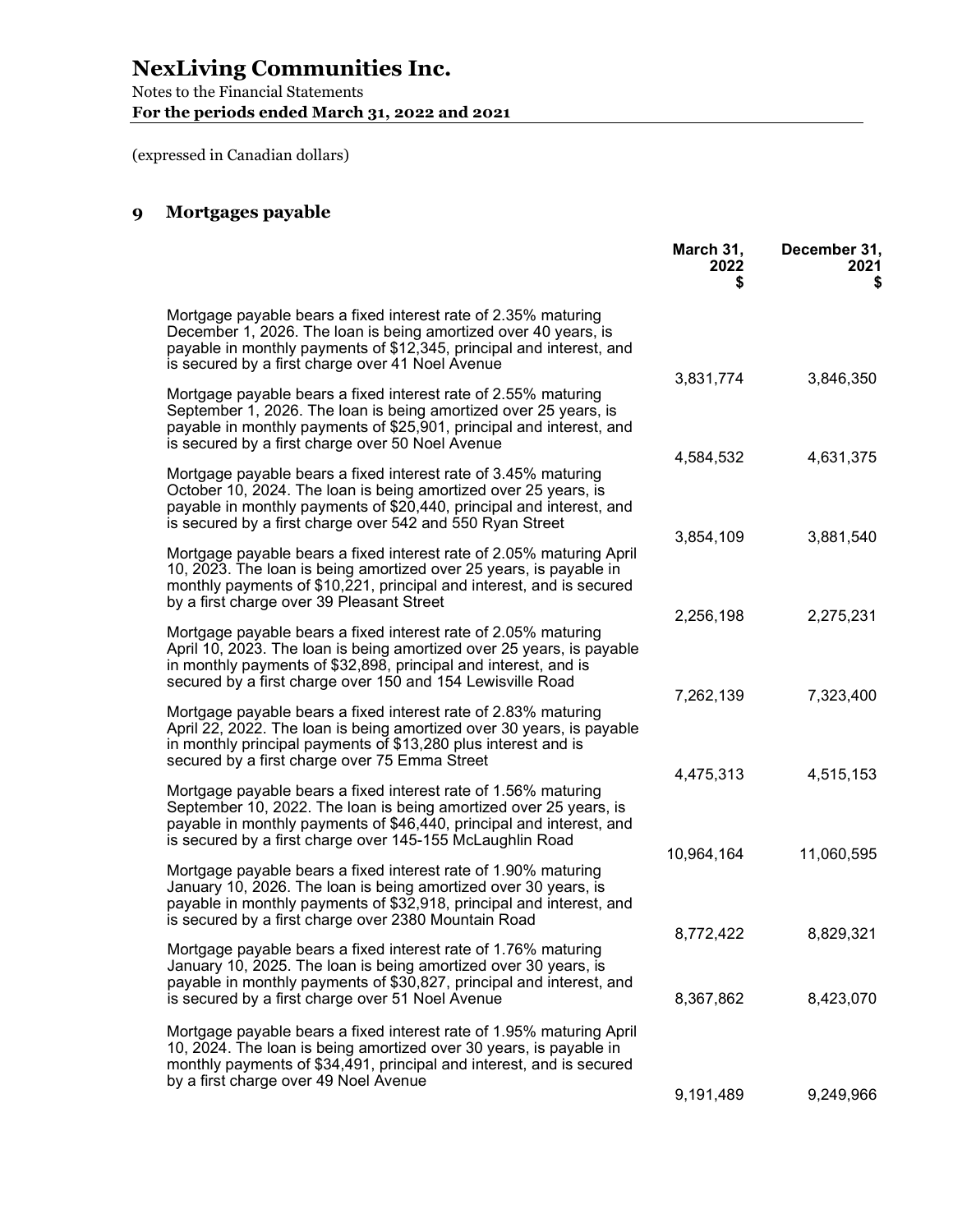Notes to the Financial Statements For the periods ended March 31, 2022 and 2021

(expressed in Canadian dollars)

|                                                                                                                                                                                                                                                                                                                       | March 31,<br>2022 | December 31,<br>2021<br>S |
|-----------------------------------------------------------------------------------------------------------------------------------------------------------------------------------------------------------------------------------------------------------------------------------------------------------------------|-------------------|---------------------------|
| Mortgage payable bears a fixed interest rate of 2.27% maturing<br>January 5, 2023. The loan is being amortized over 25 years, is<br>payable in monthly payments of \$59,705, principal and interest, and<br>is secured by a first charge over 529/539/545/625 Whitepine Avenue<br>and 1008/1020/1037 Cleveland Avenue | 15.539.276        | 15.600.000                |
|                                                                                                                                                                                                                                                                                                                       |                   |                           |
| Less: Deferred financing costs net of accumulated amortization of                                                                                                                                                                                                                                                     | 79.099.278        | 79.636.001                |
| $$346,921$ (December 31, 2021 - \$82,361)                                                                                                                                                                                                                                                                             | 610.817           | 694.403                   |
| Less: Current portion                                                                                                                                                                                                                                                                                                 | 32,225,955        | 17,240,009                |
|                                                                                                                                                                                                                                                                                                                       | 46,262,506        | 61,701,589                |

As at March 31, 2022, all of the Company's investment properties have been pledged as security against the mortgages payable. The following table summarizes the changes in the aggregate mortgage values for the period ended March 31, 2022 and the year ended.

|                                    | March 31,<br>2022 | December 31,<br>2021 |
|------------------------------------|-------------------|----------------------|
| Balance – Beginning of period      | 78,941,598        | 57,596,540           |
| Mortgages assumed on acquisitions  |                   | 9,366,429            |
| Mortgage proceeds                  |                   | 19,446,055           |
| Principal repayments               | (536, 723)        | (7, 459, 723)        |
| Fair value and other adjustments   |                   |                      |
| Finance costs, net of amortization | 83,586            | (7,703)              |
| Balance – End of period            | 78,488,461        | 78,941,598           |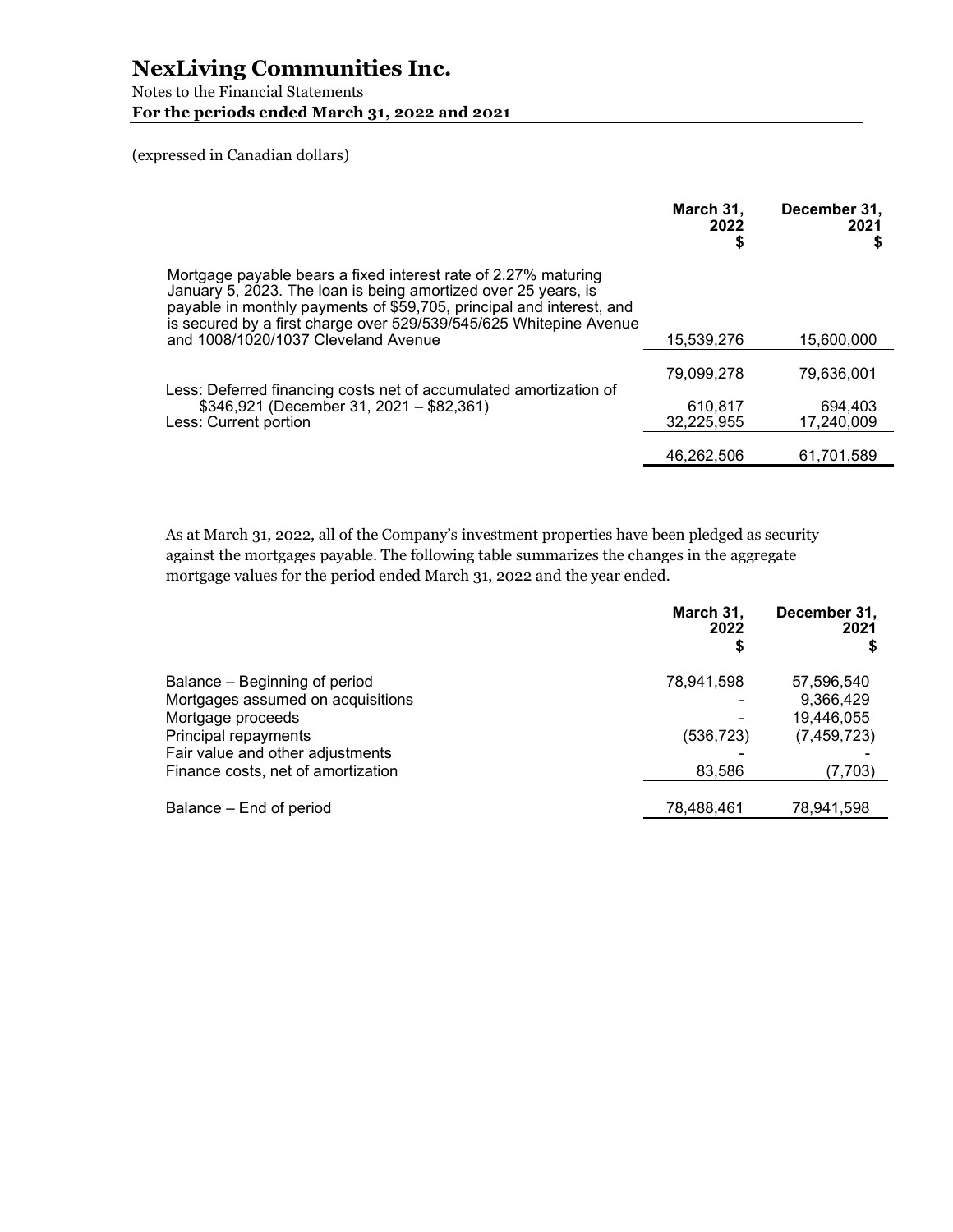(expressed in Canadian dollars)

The annual principal payments in relation to the mortgages payable over the next five years are as follows:

|      | \$         |
|------|------------|
| 2023 | 32,225,955 |
| 2024 | 10,276,988 |
| 2025 | 20,749,237 |
| 2026 | 4,099,374  |
| 2027 | 11,747,724 |

## 10 Share capital

a) Authorized capital stock

Unlimited common shares, without nominal or par value Unlimited preferred shares, without nominal or par value, issuable in one or more series

Common shares issued and fully paid

|                                                                                                  | Number of<br>shares    | <b>Amount</b><br>\$  |
|--------------------------------------------------------------------------------------------------|------------------------|----------------------|
| Balance - December 31, 2020                                                                      | 131,313,346            | 25,639,603           |
| Shares issued in settlement of debt obligations                                                  | 1,152,636              | 236,454              |
| <b>Balance - March 31, 2021</b>                                                                  | 132,465,982            | 25,876,057           |
|                                                                                                  |                        |                      |
| Balance - December 31, 2021                                                                      | 281,549,482            | 53.900.266           |
| Shares issued for cash, net of issue costs<br>Shares issued pursuant to the exercise of warrants | 6,000,000<br>4.012.500 | 1,160,583<br>999.729 |
| <b>Balance - March 31, 2022</b>                                                                  | 291.561.982            | 56.060.578           |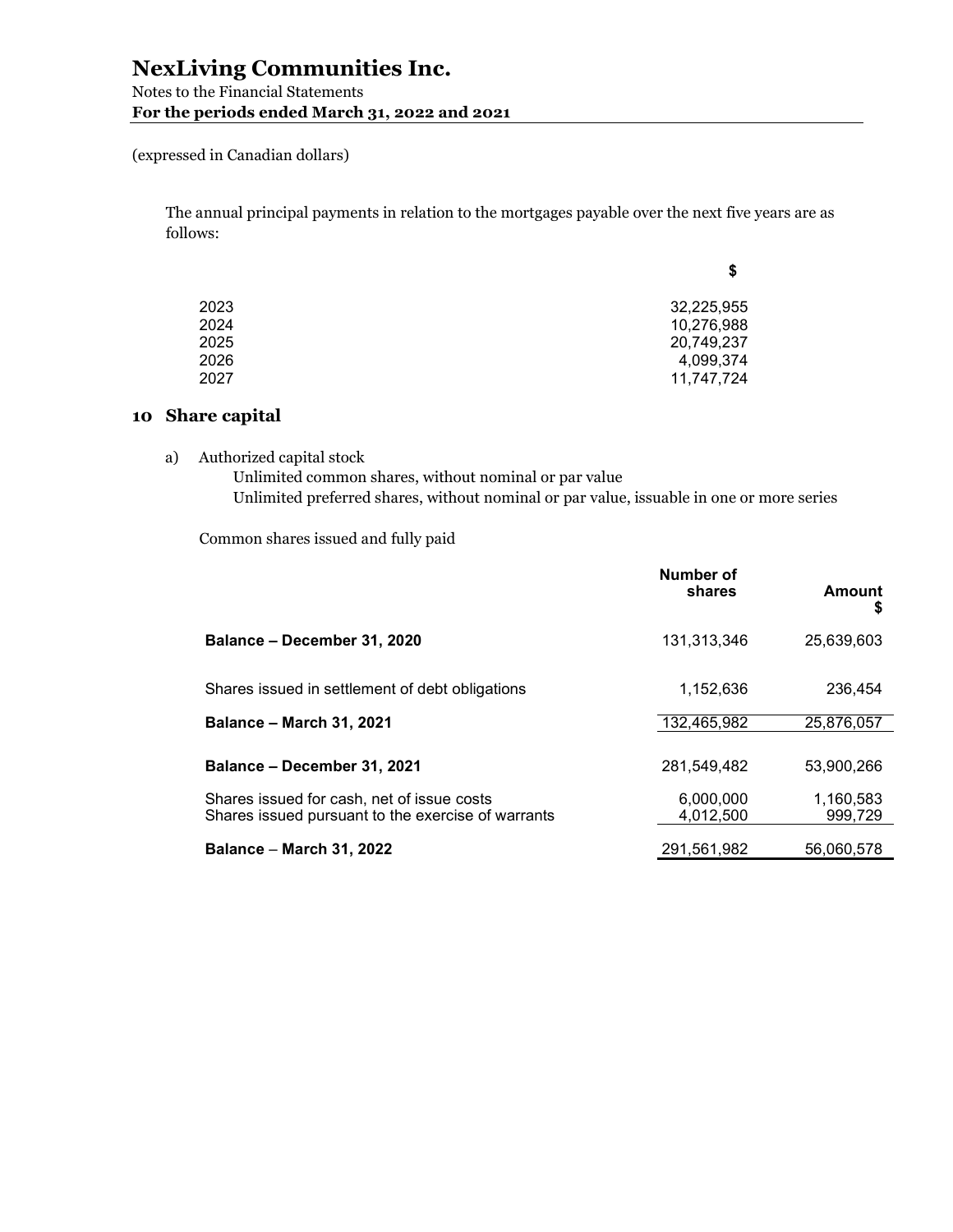b) Equity financings

On January 7, 2022, the Company upsized the second tranche of a private placement from \$1,000,000 to \$1,200,000 and closed the offering with the issuance of 6,000,000 common shares at a price of \$0.20 per share.

c) Options

The Company has a common share purchase option plan (the Plan) for directors, officers, employees and consultants. The total number of options issued and outstanding at any time cannot exceed 10% of the issued and outstanding common shares of the Company unless shareholder and regulatory approvals are obtained. The exercise price of the stock options is determined by the Board of Directors when the options are granted, but it cannot be less than the closing price of the Company's shares on the TSXV on the business day immediately preceding the day on which the option is granted. The maximum exercise period of the stock options is 10 years.

The following table summarizes the Company's stock options for the periods ended March 31, 2022 and 2021:

|                                                   | <b>Weighted average</b><br>exercise price<br>\$ | Number of<br>options | Expiry date    |
|---------------------------------------------------|-------------------------------------------------|----------------------|----------------|
| Balance - December 31, 2020 and<br>March 31, 2021 | 0.24                                            | 300,000              | May 15, 2030   |
| Granted April 20, 2021                            | 0.19                                            | 750,000              | April 20, 2031 |
| Balance - December 31, 2021 and<br>March 31, 2022 | 0.20                                            | 1,050,000            |                |

As at March 31, 2022, 28,106,198 options were available for future grants under the Plan. Options vested and exercisable as at March 31, 2022 totaled 1,050,000 with an average exercise price of \$0.20 per share.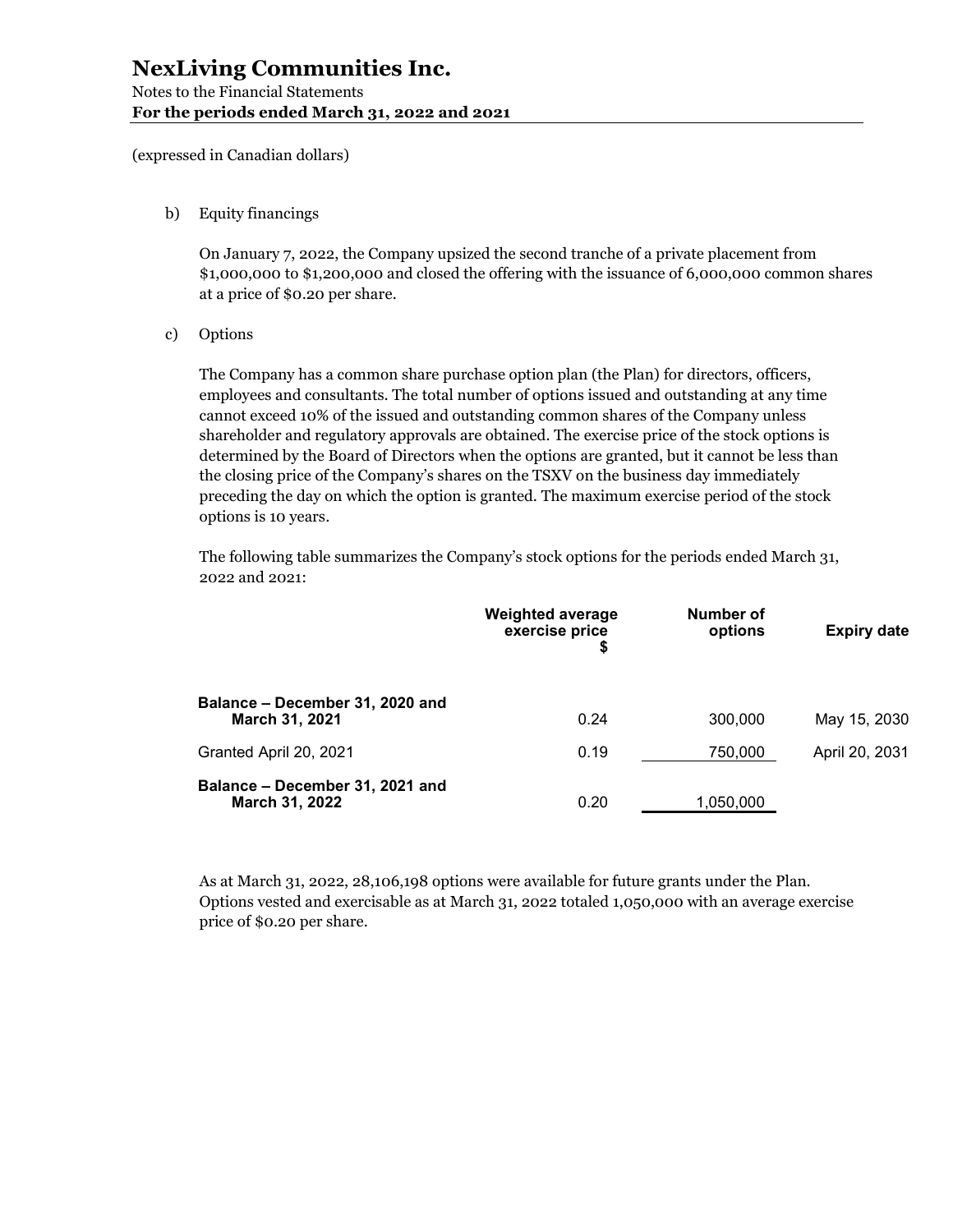d) Warrants

The following table summarizes the changes in the Company's warrants for the periods ended March 31, 2022 and 2021:

|                                    | <b>Expiry date</b> | <b>Exercise</b><br>price<br>\$ | <b>Number</b>         | <b>Ascribed</b><br>value<br>S |
|------------------------------------|--------------------|--------------------------------|-----------------------|-------------------------------|
| Balance - December 31, 2020        |                    |                                | 25,274,357            | 2,310,192                     |
| Warrants expired during the period | January 20, 2021   | 0.21                           | (714.000)             | (80,000)                      |
| <b>Balance - March 31, 2022</b>    |                    |                                | 24,560,357            | 2,230,192                     |
|                                    |                    |                                |                       |                               |
| Balance - December 31, 2021        |                    |                                | 22,074,377            | 1,951,592                     |
| Warrants expired during the period | March 16, 2022     | 0.175                          | (2,487,500)           | (184, 458)                    |
| Warrants exercised during period   | March 16, 2022     |                                | $0.175$ $(4,012,500)$ | (297,542)                     |
|                                    |                    |                                |                       |                               |
| <b>Balance - March 31, 2022</b>    |                    |                                | 15,574,377            | 1,469,592                     |

e) Deferred share units

The Company has a deferred share unit plan (the DSU Plan) whereby participants may elect to receive all or a portion of their annual compensation or bonus compensation, if any, in DSUs. The election, if it is made, must be for a minimum of 10%, or a multiple thereof, of such compensation in DSUs. The number of DSUs received is equal to the amount of compensation elected to be received in DSUs, divided by the volume-weighted average trading price of the common shares on the TSXV for the five trading days immediately prior to the payment date. DSUs awarded under the DSU Plan in lieu of annual or bonus compensation will vest immediately.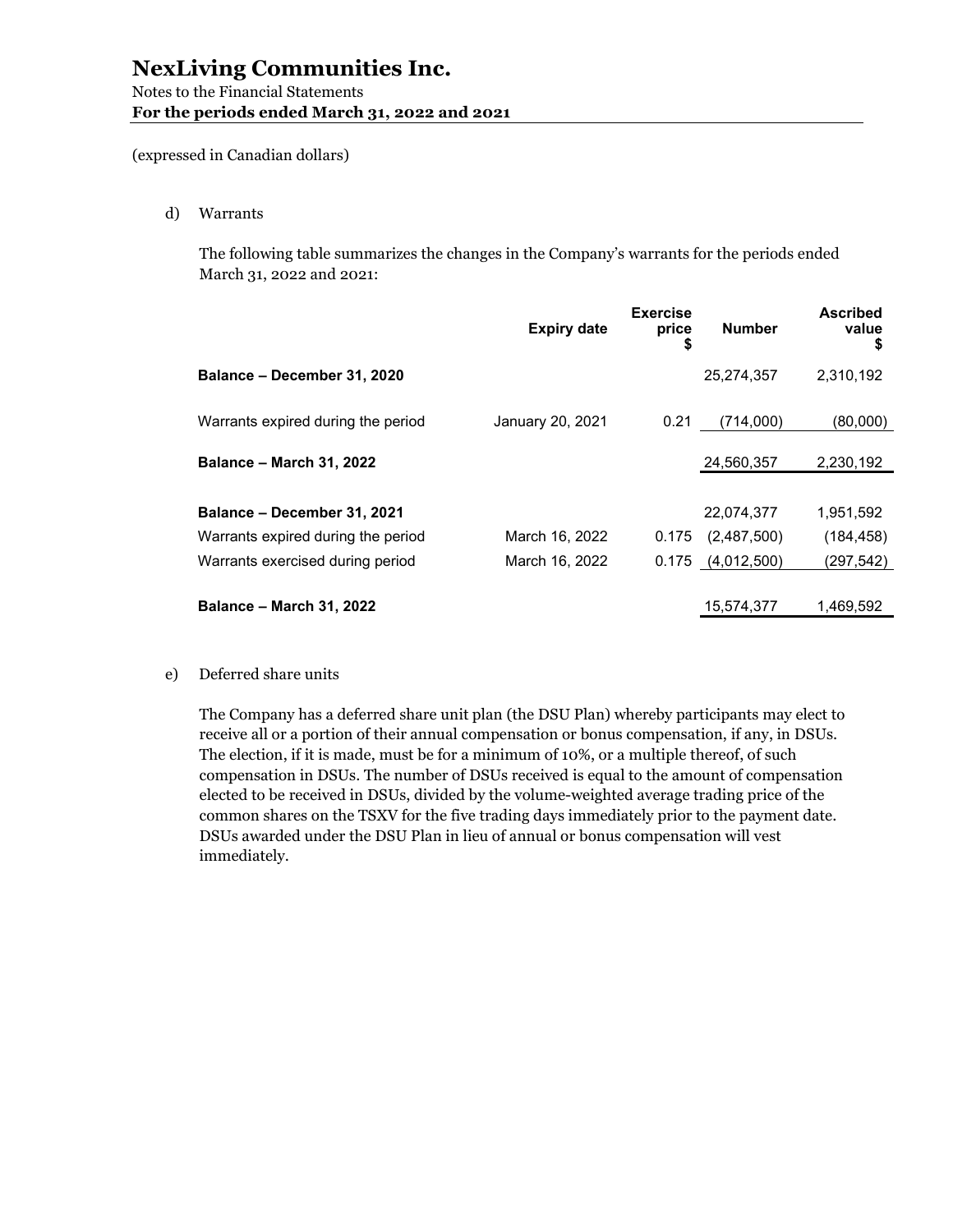Notes to the Financial Statements For the periods ended March 31, 2022 and 2021

(expressed in Canadian dollars)

In addition, the Board of Directors has the authority to make discretionary awards of DSUs to participants under the DSU Plan. DSUs granted pursuant to discretionary awards will vest in accordance with the vesting schedule determined by the Board of Directors. Generally, DSUs will vest equally over three years, with one-third of the awarded DSUs vesting on each of the first, second and third anniversaries of the date of the award. As at March 31, 2022, a total of 4,840,000 DSUs were outstanding.

All unvested DSUs will vest immediately in the case of a change of control of the Company. In addition, in the event of the death or termination without cause of a participant that received DSUs, the participant's DSUs will vest immediately. The Board of Directors may at any time shorten the vesting period of any or all DSUs.

The maximum number of common shares issuable under the DSU Plan is 10,000,000. Each DSU held by a participant must be redeemed by the Company within 10 years of grant for DSU Plan shares issued from treasury. Each vested DSU held by a participant who ceases to be an eligible employee, director or officer shall be redeemed by the Company effective as at the separation date for DSU Plan shares issued from treasury.

On April 20, 2021, the Board of Directors approved the issuance of 2,185,000 DSUs to directors, management and consultants of the Company. The DSUs vest over three years in accordance with the provisions of the Company's DSU Plan. The fair value per DSU granted was \$0.20. The Company charged \$62,500 in non-cash share-based compensation to operations for the period ended March 31, 2022 of which \$61,100 related to DSUs issued to officers and directors of the Company.

The following table summarizes the changes in the Company's DSUs for the periods ended March 31, 2022 and 2021:

|                                                | Weighted<br>average<br>fair value<br>price per<br><b>DSU</b><br>\$ | Number of<br><b>DSUs</b> |
|------------------------------------------------|--------------------------------------------------------------------|--------------------------|
| Balance – December 31, 2020 and March 31, 2021 | 0.20                                                               | 2,775,000                |
| Balance - December 31, 2021 and March 31, 2022 | 0.20                                                               | 4,840,000                |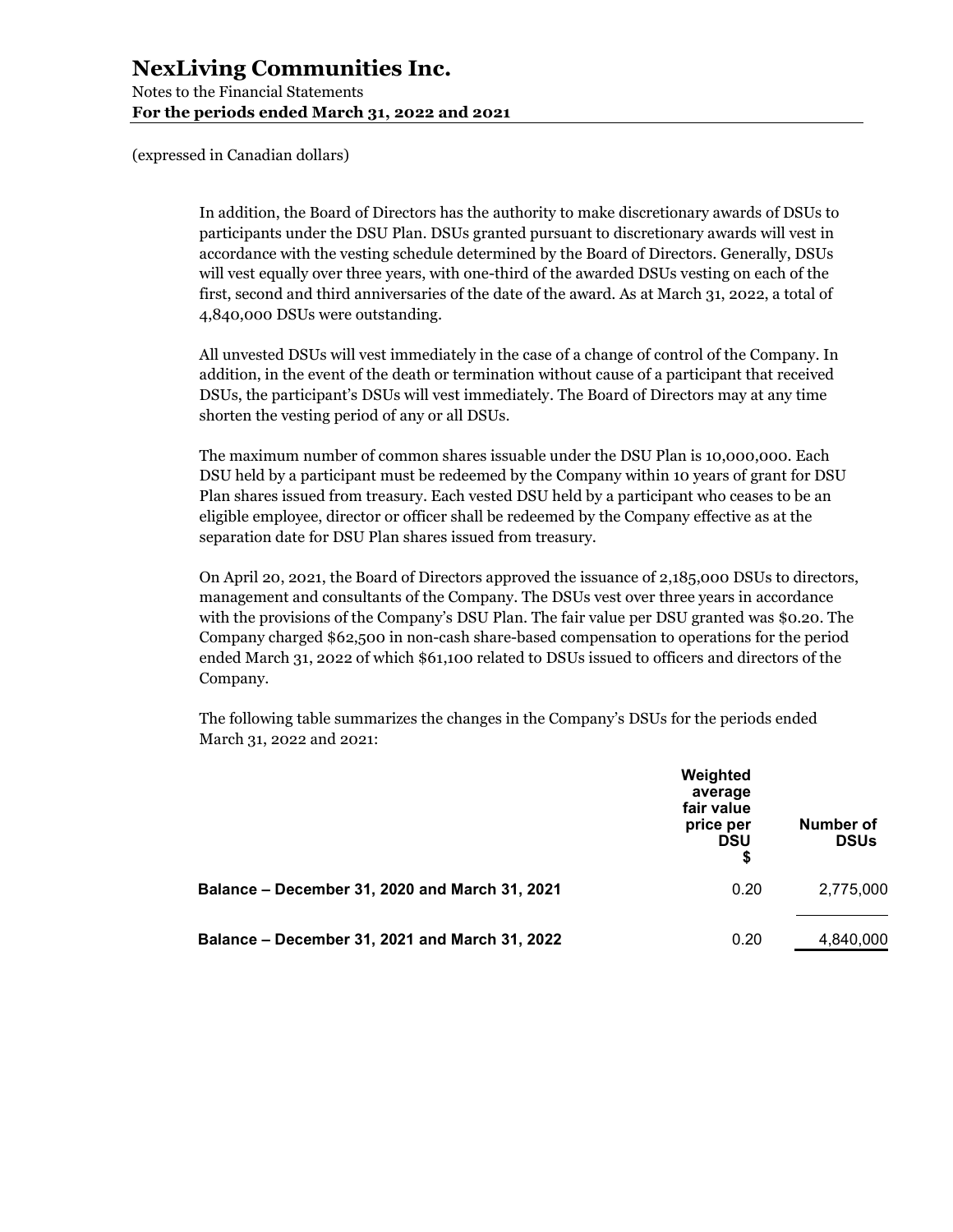f) Contributed surplus

|                                 | \$        |
|---------------------------------|-----------|
| Balance – December 31, 2020     | 1,179,000 |
| <b>Expiration of warrants</b>   | 80,000    |
| <b>Balance – March 31, 2021</b> | 1,259,000 |
|                                 |           |
| Balance – December 31, 2021     | 1,985,900 |
| <b>Expiration of warrants</b>   | 184,458   |
| Stock-based compensation        | 62,500    |
| Balance – December 31, 2021     | 2,232,858 |

#### g) Shares for debt and debenture interest

During the period ended March 31, 2021, the Company issued 1,152,636 common shares to settle accounts payable with arm's length parties aggregating \$238,400.

This is a non-cash transaction and, accordingly, has been excluded from the consolidated statement of cash flows.

### 11 Related party transactions

#### Management compensation

Key management includes the Company's Chief Executive Officer, President, Chief Financial Officer, Vice President, Corporate Secretary and directors.

|                                                                        | 2022              | 2021    |
|------------------------------------------------------------------------|-------------------|---------|
| Cash and accrued compensation<br>Stock-based compensation (note 10(e)) | 169.924<br>61.100 | 176,852 |
|                                                                        | 231,024           | 176,852 |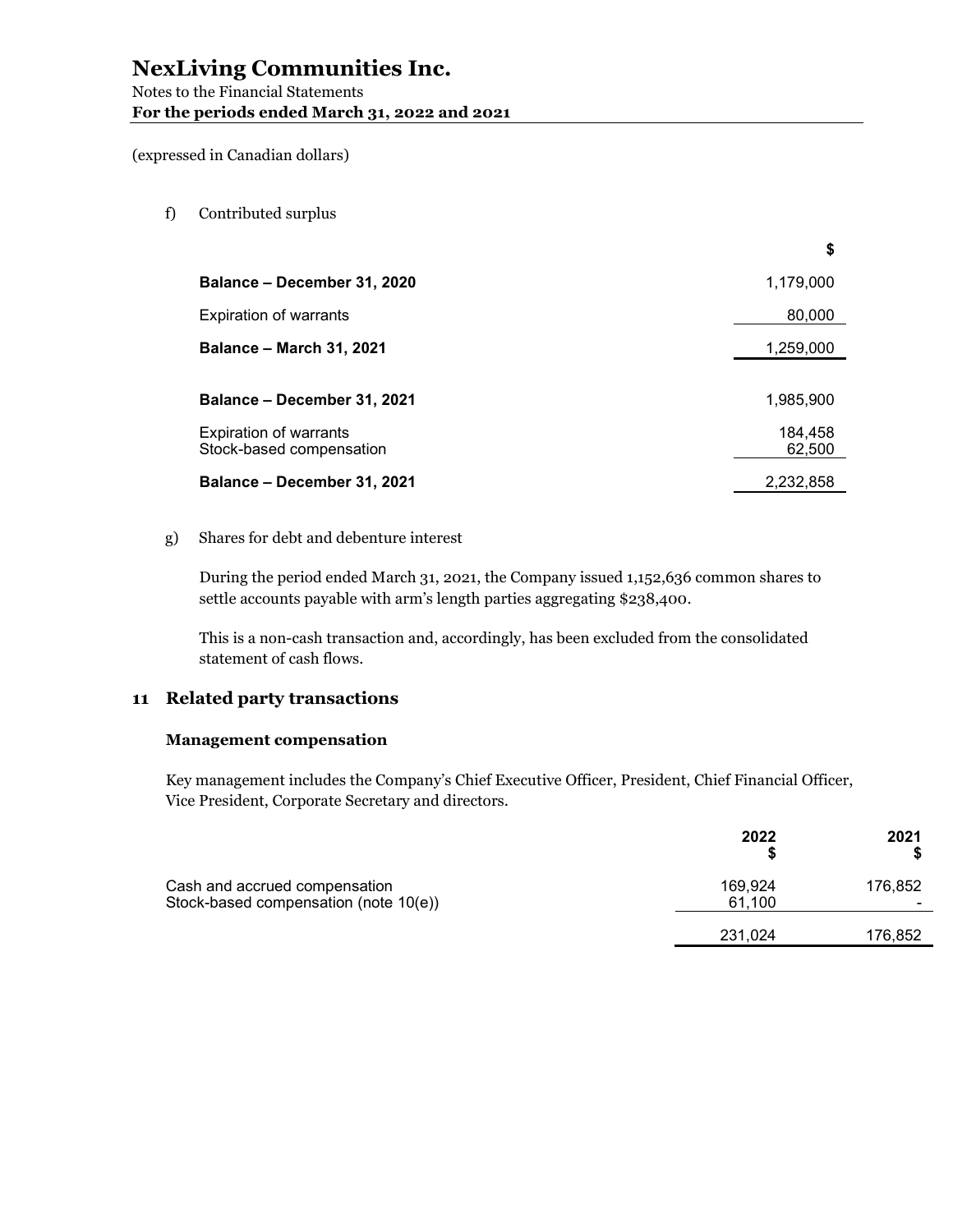## Advisory and legal services

Advisory services primarily related to transactions were provided during the period by a corporation owned by two non-executive directors of the Company. The cost of these transaction advisory services during the period was  $$75,206 (2021 - $39,552)$ .

Legal services were provided during the period ended March 31, 2021 by a firm of which an officer of the Company is the sole lawyer practitioner. The cost of these legal services during the period was \$14,250.

### 12 Earnings per share

|                                                                               | March 30,<br>2022   |                                    |                              |                     |                                    | March 30,<br>2021<br>(Adiusted – note 4) |
|-------------------------------------------------------------------------------|---------------------|------------------------------------|------------------------------|---------------------|------------------------------------|------------------------------------------|
|                                                                               | <b>Income</b><br>\$ | Weighted<br>average<br>shares<br># | Per<br>share<br>amount<br>\$ | <b>Income</b><br>\$ | Weighted<br>average<br>shares<br># | Per<br>share<br>amount<br>\$             |
| Income per share - basic<br>Dilutive impact of stock<br>options, warrants and | 1,178,982           | 292,368,649                        | 0.004                        | 428,110             | 134,088,346                        | 0.003                                    |
| <b>DSUs</b><br>Dilutive impact of<br>convertible                              |                     |                                    |                              | -                   | 16,932,011                         |                                          |
| debentures                                                                    | 42,736              | 13,977,313                         |                              | 105,440             | 24,242,127                         |                                          |
| Income per share – diluted                                                    | 1,221,718           | 306,345,962                        | 0.004                        | 533,550             | 175,262,484                        | 0.003                                    |

The Company's potentially dilutive instruments include the convertible debentures, stock options, warrants and DSUs. For the period ended March 31, 2022, the DSUs, stock options and warrants were anti-dilutive and the convertible debentures were dilutive.

### 13 Capital management

The Company manages its capital structure and makes adjustments to it based on the funds available to the Company. The Company considers capital to be shareholders' equity, which at March 31, 2022 totalled \$63,762,362 (December 31, 2021 – \$60,801,885). The Board of Directors does not establish quantitative return on capital criteria for management, but rather relies on the expertise of the Company's management to sustain future development of the business. The Company is not subject to externally imposed capital requirements.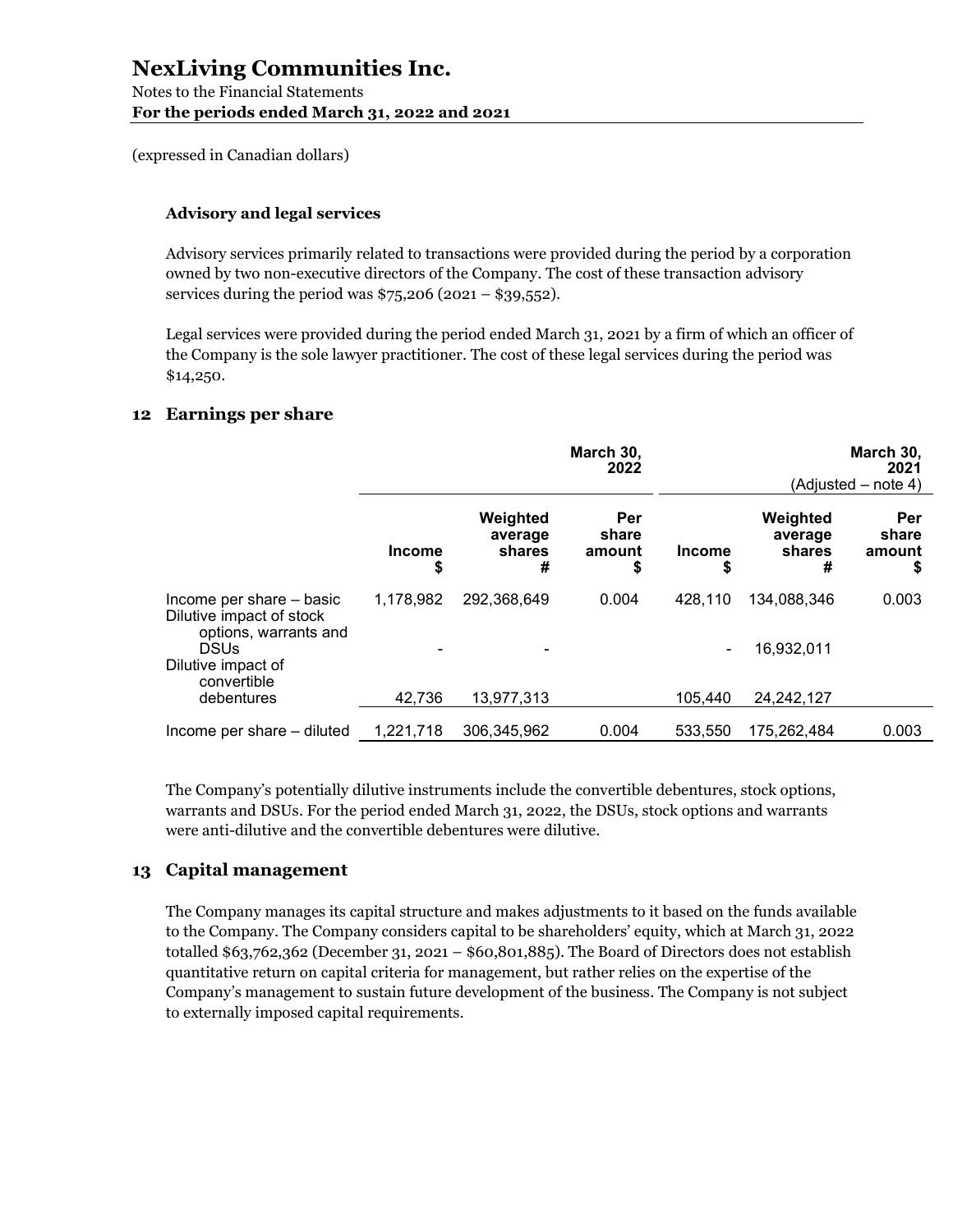Notes to the Financial Statements For the periods ended March 31, 2022 and 2021

(expressed in Canadian dollars)

## 14 Financial instruments and other

### Interest rate risk

The Company is exposed to interest rate risks on its borrowings and could be adversely affected if it were unable to obtain cost-effective financing. This risk is mitigated as all interest bearing financial liabilities have fixed rates of interest.

### Credit risk

Credit risk arises from the possibility that tenants may experience financial difficulty and will be unable to fulfill their lease commitments. The Company attempts to mitigate its credit risk by ensuring its tenant mix is heavily weighted to creditworthy tenants. Credit losses incurred to date have been negligible. The Company further manages credit risk by holding its cash with high quality financial institutions in Canada, where management believes the risk of loss to below.

### Liquidity risk

Liquidity risk is the risk that the Company will encounter difficulty in meeting its financial obligations. The Company has financed acquisitions of investment properties with mortgages, which are periodically required to be re-financed based on the prevailing market conditions at the end of the mortgage term, and with convertible debentures. Within the next 12 months, mortgages totalling \$30,978,753 will mature and management expects to renew these mortgages at similar or favourable terms. The Company intends to settle the convertible debentures in cash on maturity.

Although there can be no assurance, management believes it has access, through its working capital, operating cash flows and expected mortgage renewals, to sufficient funds to meet the Company's obligations for the next 12 months.

### COVID-19

The impact of COVID-19 on the Company's operations to date has been minimal. The future impact of COVID-19 on the Company's business, including potential credit losses associated with rent receivables and interest rate increases, will depend on a number of factors that are unknown at this time